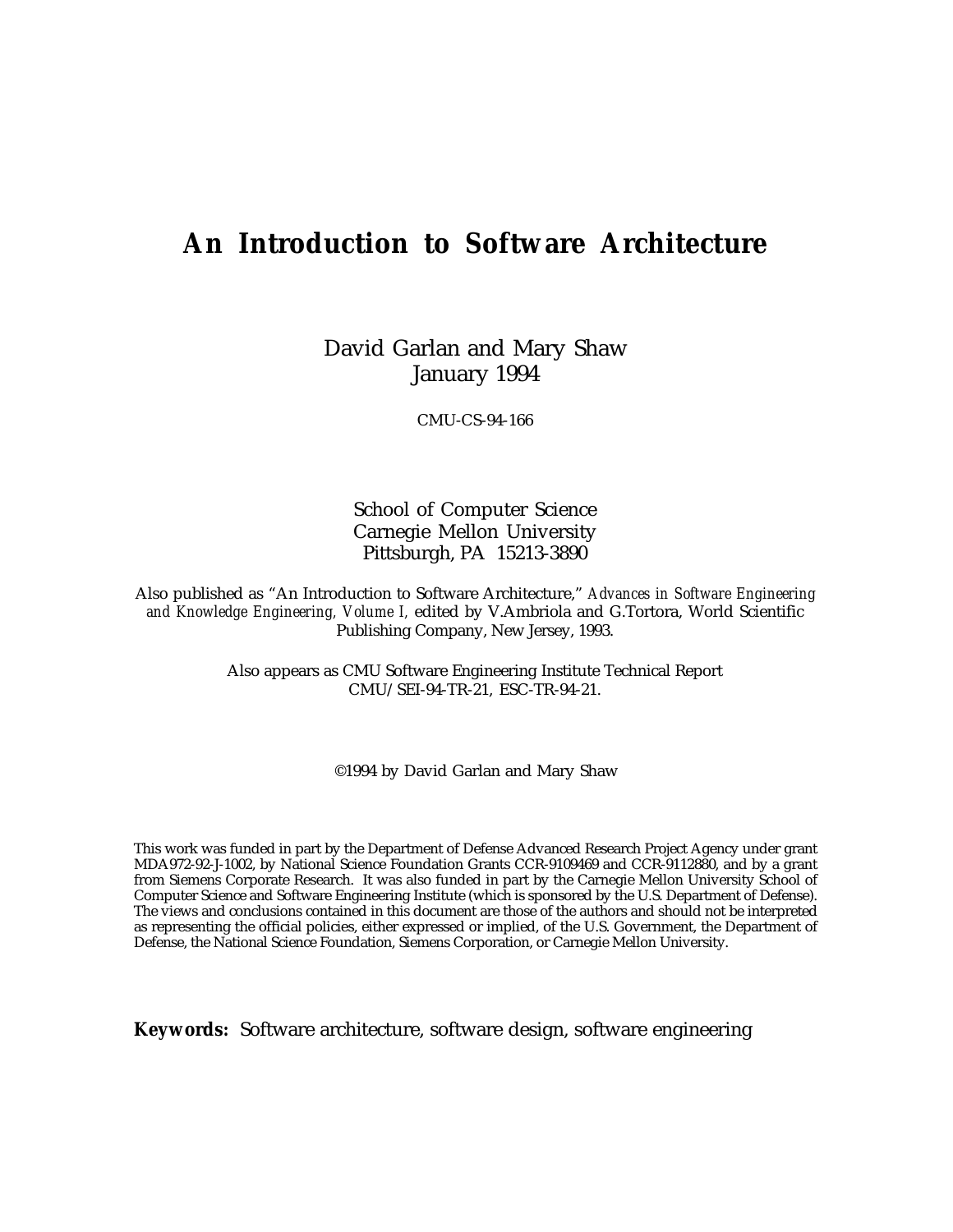#### **Abstract**

As the size of software systems increases, the algorithms and data structures of the computation no longer constitute the major design problems. When systems are constructed from many components, the organization of the overall system—the software architecture—presents a new set of design problems. This level of design has been addressed in a number of ways including informal diagrams and descriptive terms, module interconnection languages, templates and frameworks for systems that serve the needs of specific domains, and formal models of component integration mechanisms.

In this paper we provide an introduction to the emerging field of software architecture. We begin by considering a number of common architectural styles upon which many systems are currently based and show how different styles can be combined in a single design. Then we present six case studies to illustrate how architectural representations can improve our understanding of complex software systems. Finally, we survey some of the outstanding problems in the field, and consider a few of the promising research directions.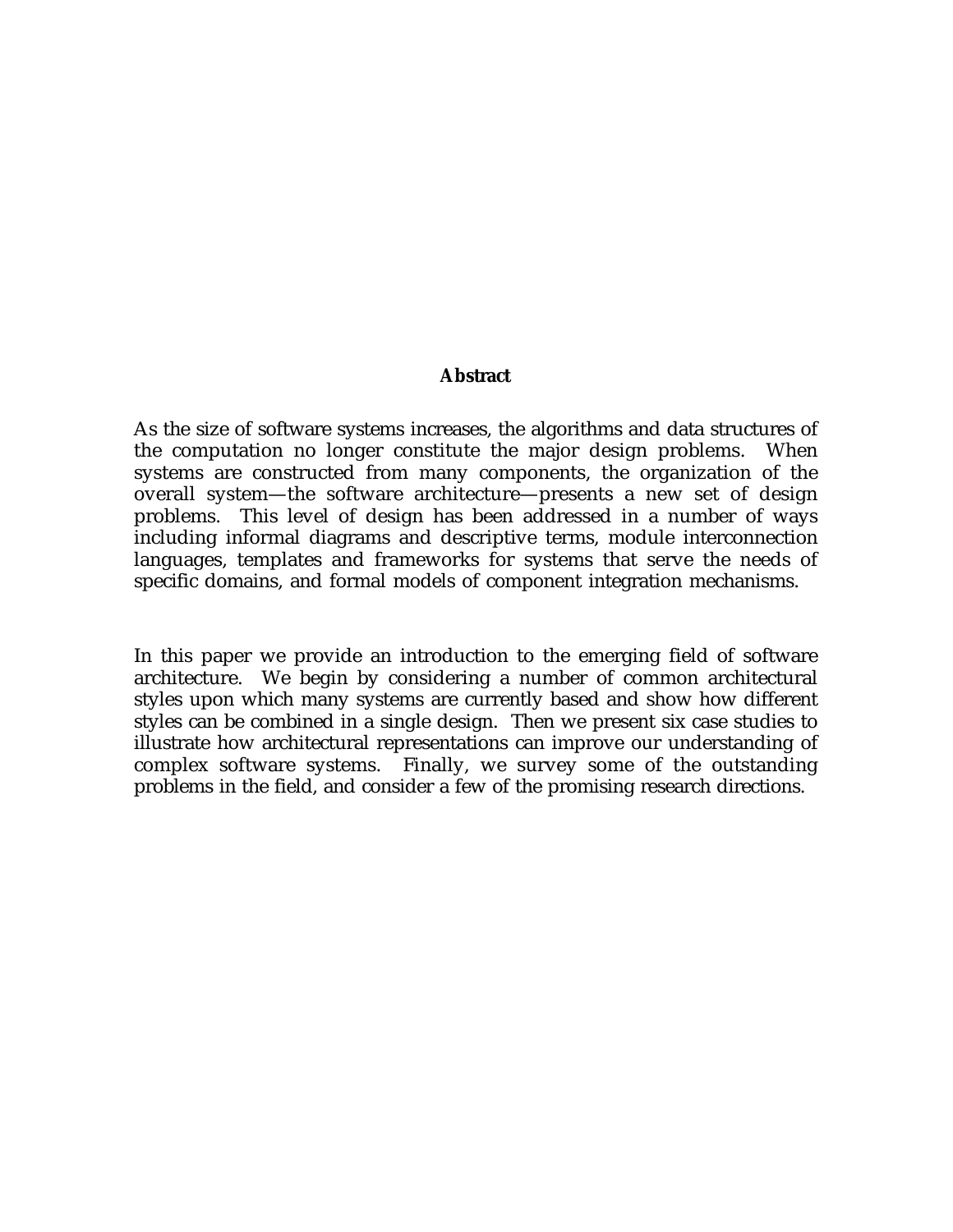# Contents

| 1.   |                                                                     |  |
|------|---------------------------------------------------------------------|--|
| 2.   | From Programming Languages to Software Architecture 3               |  |
| 2.1. |                                                                     |  |
| 2.2. |                                                                     |  |
| 2.3. |                                                                     |  |
| 3.   |                                                                     |  |
| 3.1. |                                                                     |  |
| 3.2. |                                                                     |  |
| 3.3. |                                                                     |  |
| 3.4. |                                                                     |  |
| 3.5. |                                                                     |  |
| 3.6. |                                                                     |  |
| 3.7. |                                                                     |  |
| 3.8. |                                                                     |  |
| 4.   |                                                                     |  |
| 4.1. |                                                                     |  |
| 4.2. |                                                                     |  |
| 4.3. |                                                                     |  |
| 4.4. | Case 4: A Layered Design with Different Styles for the Layers 28    |  |
| 4.5. | Case 5: An Interpreter Using Different Idioms for the Components 30 |  |
| 4.6. |                                                                     |  |
| 5.   |                                                                     |  |
|      |                                                                     |  |
|      |                                                                     |  |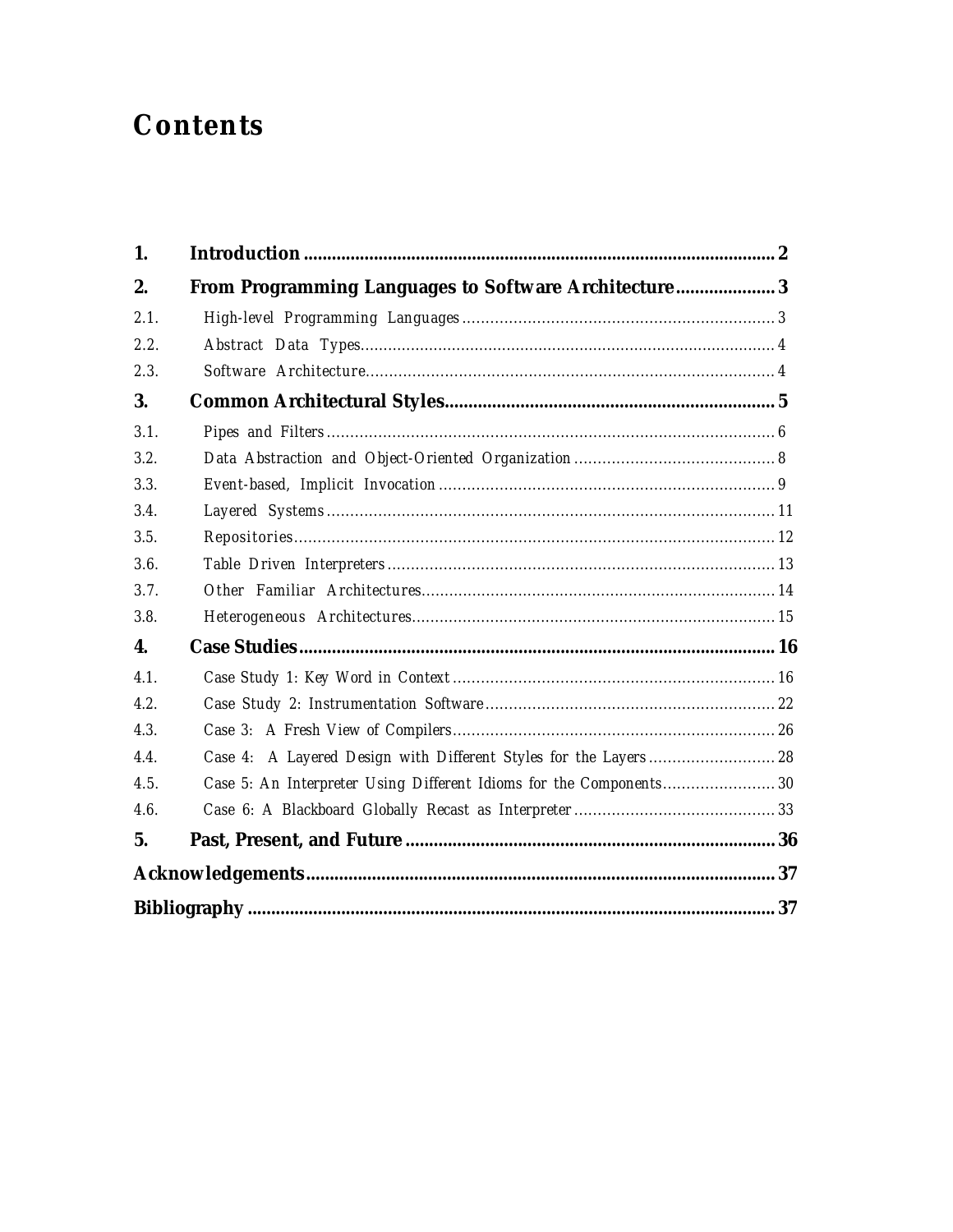# **List of Figures**

| 1  |                                                        |  |
|----|--------------------------------------------------------|--|
| 2  |                                                        |  |
| 3  |                                                        |  |
| 4  |                                                        |  |
| 5  |                                                        |  |
| 6  |                                                        |  |
| 7  |                                                        |  |
| 8  |                                                        |  |
| 9  |                                                        |  |
| 10 |                                                        |  |
| 11 |                                                        |  |
| 12 |                                                        |  |
| 13 |                                                        |  |
| 14 |                                                        |  |
| 15 |                                                        |  |
| 16 | Traditional Compiler Model with Shared Symbol Table 26 |  |
| 17 |                                                        |  |
| 18 |                                                        |  |
| 19 |                                                        |  |
| 20 |                                                        |  |
| 21 |                                                        |  |
| 22 |                                                        |  |
| 23 |                                                        |  |
| 24 |                                                        |  |
| 25 |                                                        |  |
| 26 |                                                        |  |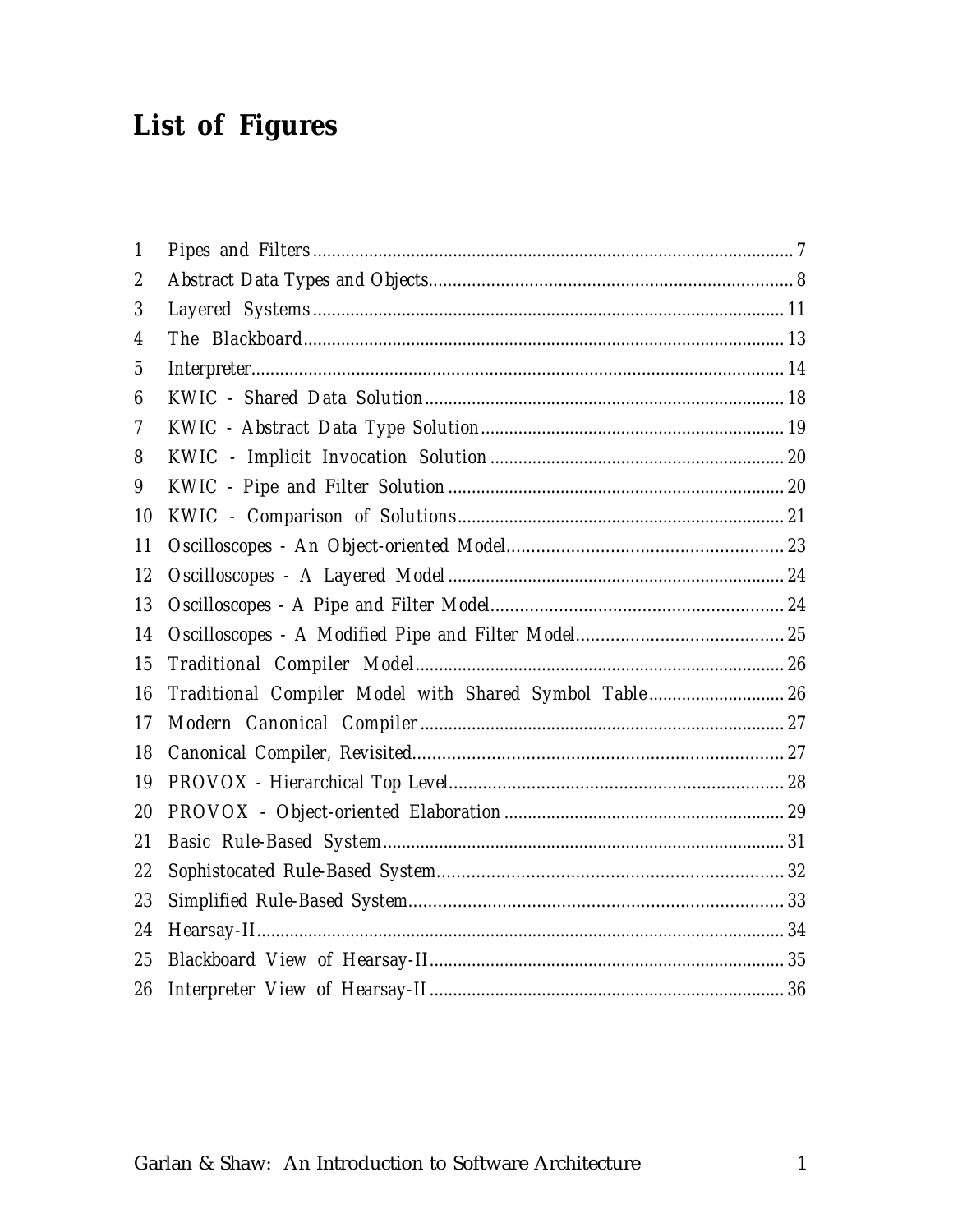#### **1. Introduction**

As the size and complexity of software systems increases, the design problem goes beyond the algorithms and data structures of the computation: designing and specifying the overall system structure emerges as a new kind of problem. Structural issues include gross organization and global control structure; protocols for communication, synchronization, and data access; assignment of functionality to design elements; physical distribution; composition of design elements; scaling and performance; and selection among design alternatives.

This is the software architecture level of design. There is a considerable body of work on this topic, including module interconnection languages, templates and frameworks for systems that serve the needs of specific domains, and formal models of component integration mechanisms. In addition, an implicit body of work exists in the form of descriptive terms used informally to describe systems. And while there is not currently a well-defined terminology or notation to characterize architectural structures, good software engineers make common use of architectural principles when designing complex software. Many of the principles represent rules of thumb or idiomatic patterns that have emerged informally over time. Others are more carefully documented as industry and scientific standards.

It is increasingly clear that effective software engineering requires facility in architectural software design. First, it is important to be able to recognize common paradigms so that high-level relationships among systems can be understood and so that new systems can be built as variations on old systems. Second, getting the right architecture is often crucial to the success of a software system design; the wrong one can lead to disastrous results. Third, detailed understanding of software architectures allows the engineer to make principled choices among design alternatives. Fourth, an architectural system representation is often essential to the analysis and description of the highlevel properties of a complex system.

In this paper we provide an introduction to the field of software architecture. The purpose is to illustrate the current state of the discipline and examine the ways in which architectural design can impact software design. The material presented here is selected from a semester course, Architectures for Software Systems, taught at CMU by the authors [1]. Naturally, a short paper such as this can only briefly highlight the main features of the terrain. This selection emphasizes informal descriptions omitting much of the course's material on specification, evaluation, and selection among design alternatives. We hope, nonetheless, that this will serve to illuminate the nature and significance of this emerging field.

In the following section we outline a number of common architectural styles upon which many systems are currently based, and show how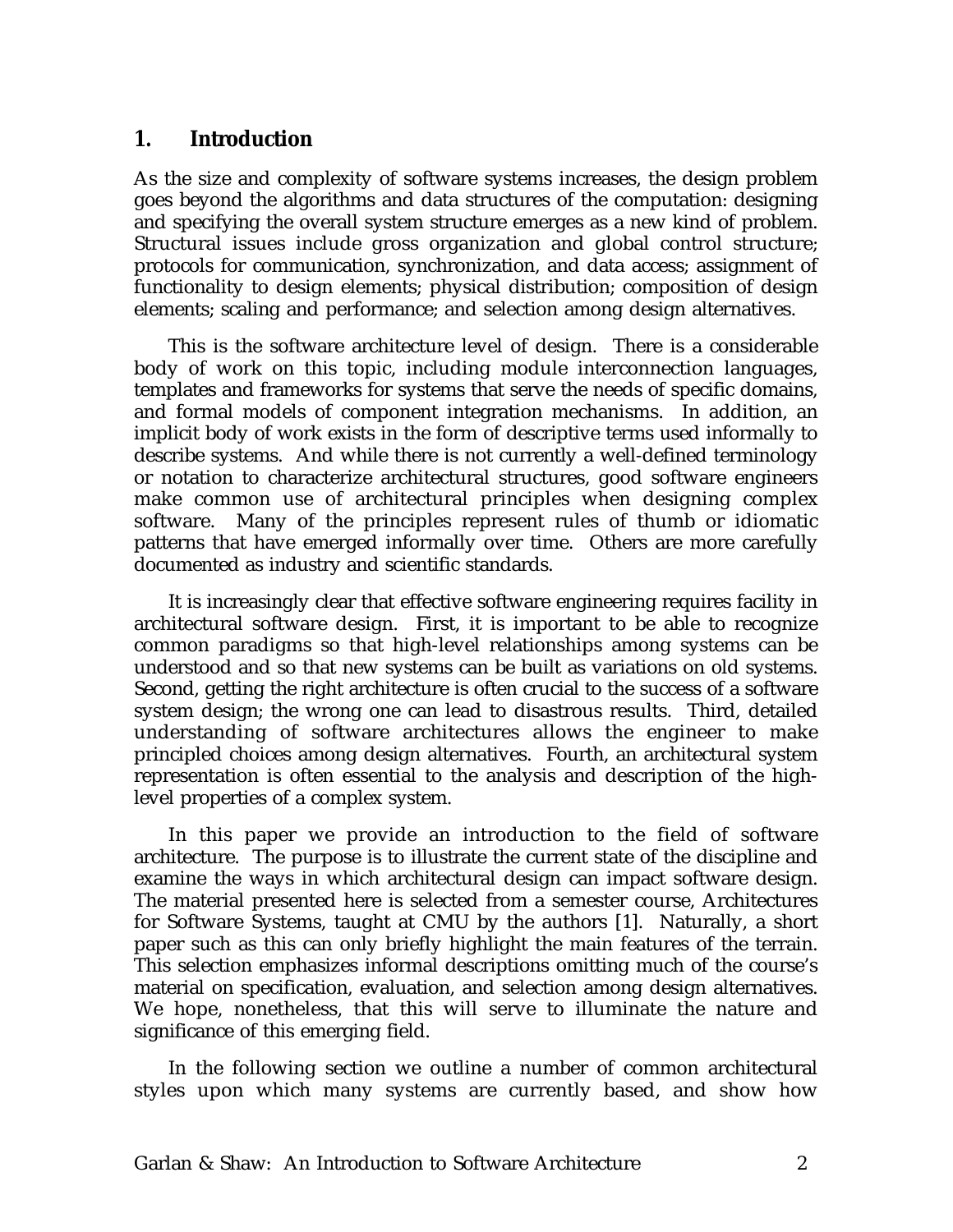heterogeneous styles can be combined in a single design. Next we use six case studies to illustrate how architectural representations of a software system can improve our understanding of complex systems. Finally, we survey some of the outstanding problems in the field, and consider a few of the promising research directions.

The text that makes up the bulk of this article has been drawn from numerous other publications by the authors. The taxonomy of architectural styles and the case studies have incorporated parts of several published papers [1, 2, 3, 4]. To a lesser extent material has been drawn from other articles by the authors [5, 6, 7].

# **2. From Programming Languages to Software Architecture**

One characterization of progress in programming languages and tools has been regular increases in abstraction level—or the conceptual size of software designers building blocks. To place the field of Software Architecture into perspective let us begin by looking at the historical development of abstraction techniques in computer science.

# *2.1. High-level Programming Languages*

When digital computers emerged in the 1950s, software was written in machine language; programmers placed instructions and data individually and explicitly in the computer's memory. Insertion of a new instruction in a program might require hand-checking of the entire program to update references to data and instructions that moved as a result of the insertion. Eventually it was recognized that the memory layout and update of references could be automated, and also that symbolic names could be used for operation codes, and memory addresses. Symbolic assemblers were the result. They were soon followed by macro processors, which allowed a single symbol to stand for a commonly-used sequence of instructions. The substitution of simple symbols for machine operation codes, machine addresses yet to be defined, and sequences of instructions was perhaps the earliest form of abstraction in software.

In the latter part of the 1950s, it became clear that certain patterns of execution were commonly useful—indeed, they were so well understood that it was possible to create them automatically from a notation more like mathematics than machine language. The first of these patterns were for evaluation of arithmetic expressions, for procedure invocation, and for loops and conditional statements. These insights were captured in a series of early high-level languages, of which Fortran was the main survivor.

Higher-level languages allowed more sophisticated programs to be developed, and patterns in the use of data emerged. Whereas in Fortran data types served primarily as cues for selecting the proper machine instructions,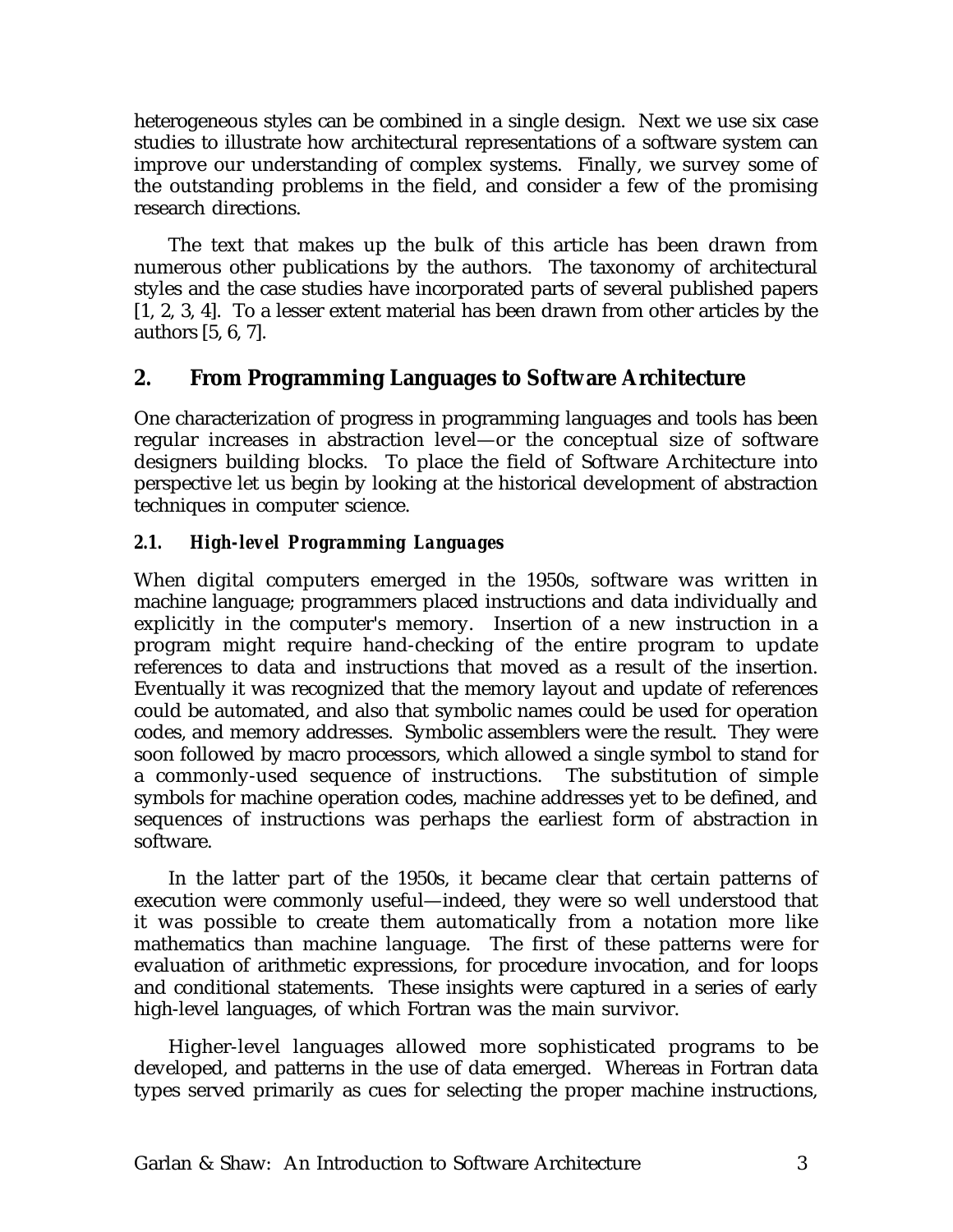data types in Algol and it successors serve to state the programmer's intentions about how data should be used. The compilers for these languages could build on experience with Fortran and tackle more sophisticated compilation problems. Among other things, they checked adherence to these intentions, thereby providing incentives for the programmers to use the type mechanism.

Progress in language design continued with the introduction of modules to provide protection for related procedures and data structures, with the separation of a module's specification from its implementation, and with the introduction of abstract data types.

# *2.2. Abstract Data Types*

In the late 1960s, good programmers shared an intuition about software development: If you get the data structures right, the effort will make development of the rest of the program much easier. The abstract data type work of the 1970s can be viewed as a development effort that converted this intuition into a real theory. The conversion from an intuition to a theory involved understanding

- *the software structure* (which included a representation packaged with its primitive operators),
- *specifications* (mathematically expressed as abstract models or algebraic axioms),
- *language issues* (modules, scope, user-defined types),
- *integrity of the result* (invariants of data structures and protection from other manipulation),
- *rules for combining types* (declarations),
- *information hiding* (protection of properties not explicitly included in specifications).

The effect of this work was to raise the design level of certain elements of software systems, namely abstract data types, above the level of programming language statements or individual algorithms. This form of abstraction led to an understanding of a good organization for an entire module that serves one particular purpose. This involved combining representations, algorithms, specifications, and functional interfaces in uniform ways. Certain support was required from the programming language, of course, but the abstract data type paradigm allowed some parts of systems to be developed from a vocabulary of data types rather than from a vocabulary of programming-language constructs.

# *2.3. Software Architecture*

Just as good programmers recognized useful data structures in the late 1960s, good software system designers now recognize useful system organizations.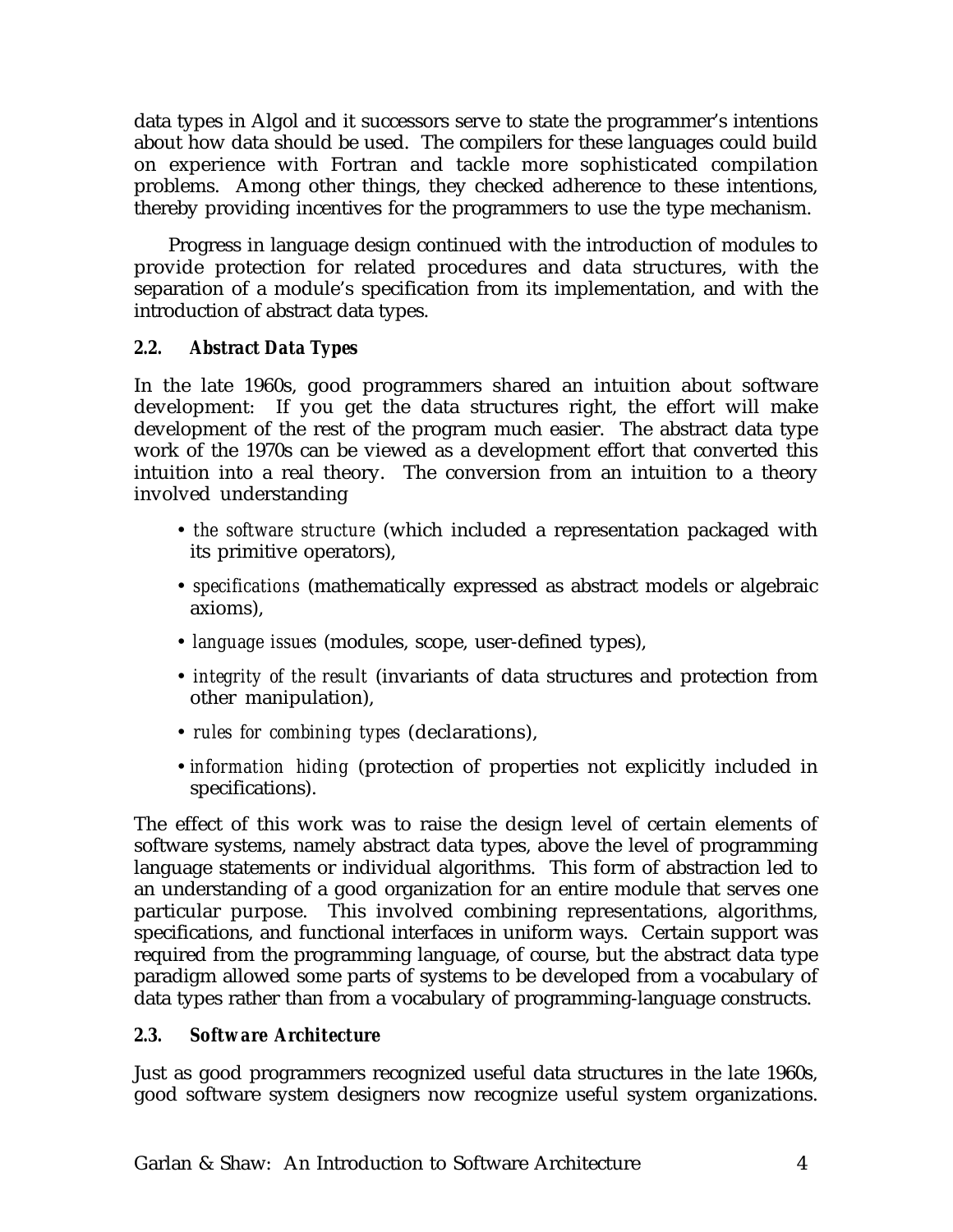One of these is based on the theory of abstract data types. But this is not the only way to organize a software system.

Many other organizations have developed informally over time, and are now part of the vocabulary of software system designers. For example, typical descriptions of software architectures include synopses such as (italics ours):

- •"Camelot is based on the *client-server model* and uses remote procedure calls both locally and remotely to provide communication among applications and servers."[8]
- •"*Abstraction layering* and system decomposition provide the appearance of system uniformity to clients, yet allow Helix to accommodate a diversity of autonomous devices. The architecture encourages a *clientserver model* for the structuring of applications."[9]
- •"We have chosen a *distributed, object-oriented approach* to managing information." [10]
- •"The easiest way to make the canonical sequential compiler into a concurrent compiler is to *pipeline* the execution of the compiler phases over a number of processors. . . . A more effective way [is to] split the source code into many segments, which are concurrently processed through the various phases of compilation [by multiple compiler processes] before a final, merging pass recombines the object code into a single program."[11]

Other software architectures are carefully documented and often widely disseminated. Examples include the International Standard Organization's Open Systems Interconnection Reference Model (a layered network architecture) [12], the NIST/ECMA Reference Model (a generic software engineering environment architecture based on layered communication substrates) [13, 14], and the X Window System (a distributed windowed user interface architecture based on event triggering and callbacks) [15].

We are still far from having a well-accepted taxonomy of such architectural paradigms, let alone a fully-developed theory of software architecture. But we can now clearly identify a number of architectural patterns, or styles, that currently form the basic repertoire of a software architect.

# **3. Common Architectural Styles**

We now examine some of these representative, broadly-used architectural styles. Our purpose is to illustrate the rich space of architectural choices, and indicate what are some of the tradeoffs in choosing one style over another.

To make sense of the differences between styles, it helps to have a common framework from which to view them. The framework we will adopt is to treat an architecture of a specific system as a collection of computational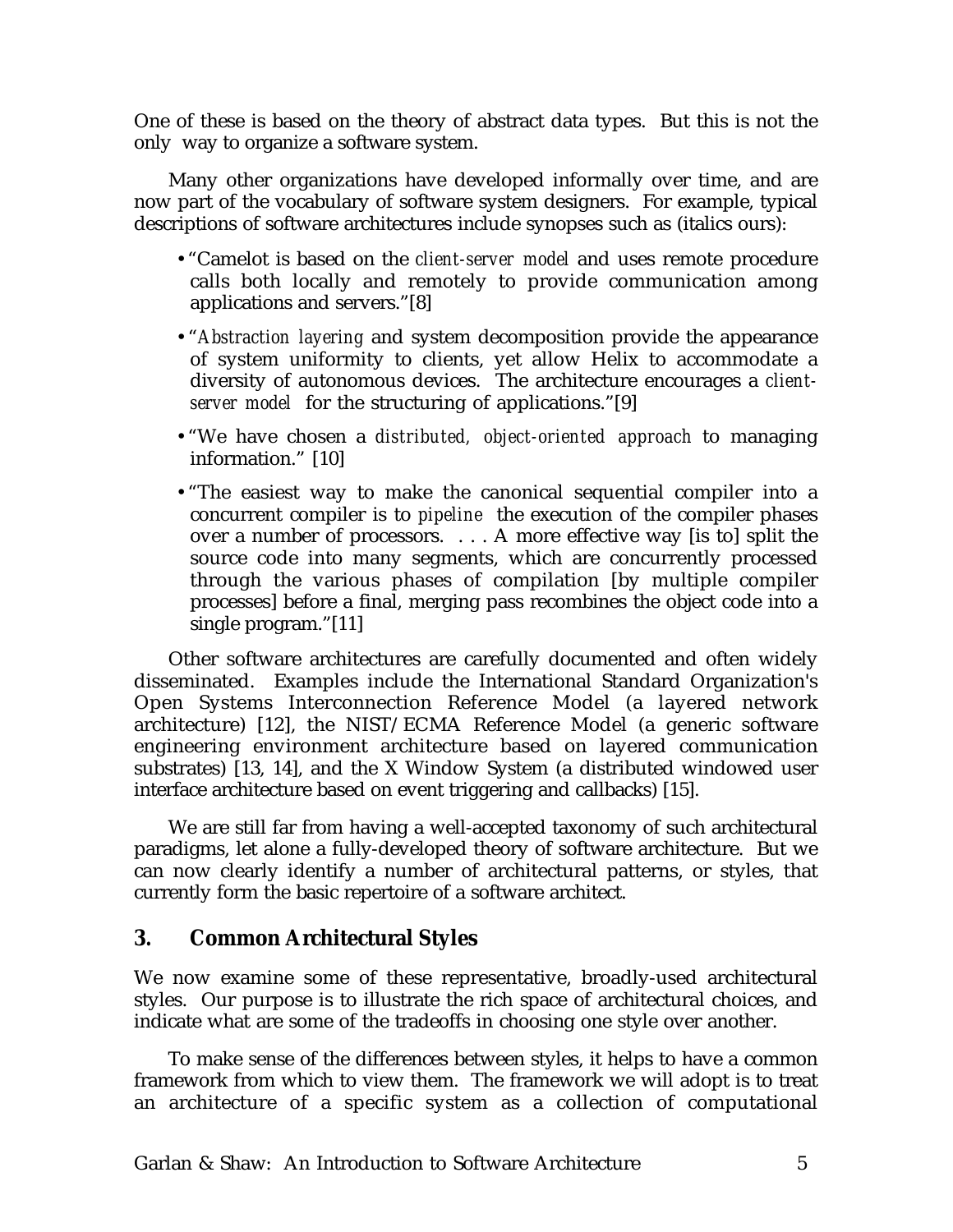components—or simply *components*-—together with a description of the interactions between these components—the *connectors*. Graphically speaking, this leads to a view of an abstract architectural description as a graph in which the nodes represent the components and the arcs represent the connectors. As we will see, connectors can represent interactions as varied as procedure call, event broadcast, database queries, and pipes.

An architectural style, then, defines a family of such systems in terms of a pattern of structural organization. More specifically, an architectural style determines the vocabulary of components and connectors that can be used in instances of that style, together with a set of *constraints* on how they can be combined. These can include topological constraints on architectural descriptions (e.g., no cycles). Other constraints—say, having to do with execution semantics—might also be part of the style definition.

Given this framework, we can understand what a style is by answering the following questions: What is the structural pattern—the components, connectors, and constraints? What is the underlying computational model? What are the essential invariants of the style? What are some common examples of its use? What are the advantages and disadvantages of using that style? What are some of the common specializations?

#### *3.1. Pipes and Filters*

In a pipe and filter style each component has a set of inputs and a set of outputs. A component reads streams of data on its inputs and produces streams of data on its outputs, delivering a complete instance of the result in a standard order. This is usually accomplished by applying a local transformation to the input streams and computing incrementally so output begins before input is consumed. Hence components are termed "filters". The connectors of this style serve as conduits for the streams, transmitting outputs of one filter to inputs of another. Hence the connectors are termed "pipes".

Among the important invariants of the style, filters must be independent entities: in particular, they should not share state with other filters. Another important invariant is that filters do not know the identity of their upstream and downstream filters. Their specifications might restrict what appears on the input pipes or make guarantees about what appears on the output pipes, but they may not identify the components at the ends of those pipes. Furthermore, the correctness of the output of a pipe and filter network should not depend on the order in which the filters perform their incremental processing—although fair scheduling can be assumed. (See [5] for an in-depth discussion of this style and its formal properties.) Figure 1 illustrates this style.

Common specializations of this style include *pipelines*, which restrict the topologies to linear sequences of filters; bounded pipes, which restrict the amount of data that can reside on a pipe; and typed pipes, which require that the data passed between two filters have a well-defined type.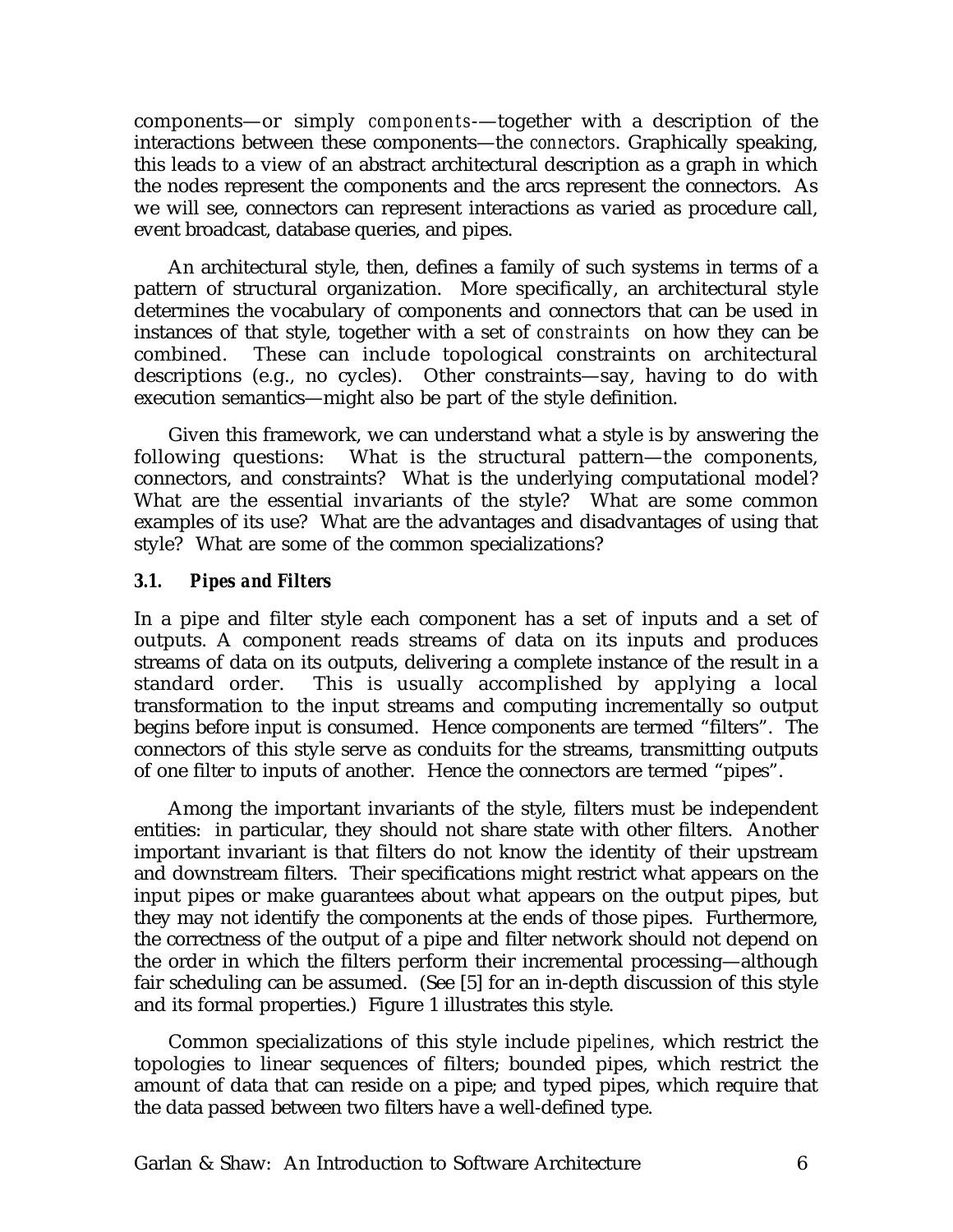

*Figure 1: Pipes and Filters*

A degenerate case of a pipeline architecture occurs when each filter processes all of its input data as a single entity.<sup>1</sup> In this case the architecture becomes a "batch sequential" system. In these systems pipes no longer serve the function of providing a stream of data, and therefore are largely vestigial. Hence such systems are best treated as instances of a separate architectural style.

The best known examples of pipe and filter architectures are programs written in the Unix shell [16]. Unix supports this style by providing a notation for connecting components (represented as Unix processes) and by providing run time mechanisms for implementing pipes. As another well-known example, traditionally compilers have been viewed as a pipeline systems (though the phases are often not incremental). The stages in the pipeline include lexical analysis, parsing, semantic analysis, code generation. (We return to this example in the case studies.) Other examples of pipes and filters occur in signal processing domains [17], functional programming [18], and distributed systems [19].

Pipe and filter systems have a number of nice properties. First, they allow the designer to understand the overall input/output behavior of a system as a simple composition of the behaviors of the individual filters. Second, they support reuse: any two filters can be hooked together, provided they agree on the data that is being transmitted between them. Third, systems can be easily maintained and enhanced: new filters can be added to existing systems and old filters can be replaced by improved ones. Fourth, they permit certain kinds of specialized analysis, such as throughput and deadlock analysis. Finally, they naturally support concurrent execution. Each filter can be implemented as a separate task and potentially executed in parallel with other filters.

But these systems also have their disadvantages.<sup>2</sup> First, pipe and filter systems often lead to a batch organization of processing. Although filters can

<sup>&</sup>lt;sup>1</sup>In general, we find that the boundaries of styles can overlap. This should not deter us from identifying the main features of a style with its central examples of use.

<sup>&</sup>lt;sup>2</sup>This is true in spite of the fact that pipes and filters, like every style, has a set of devout religious followers—people who believe that all problems worth solving can best be solved using that particular style.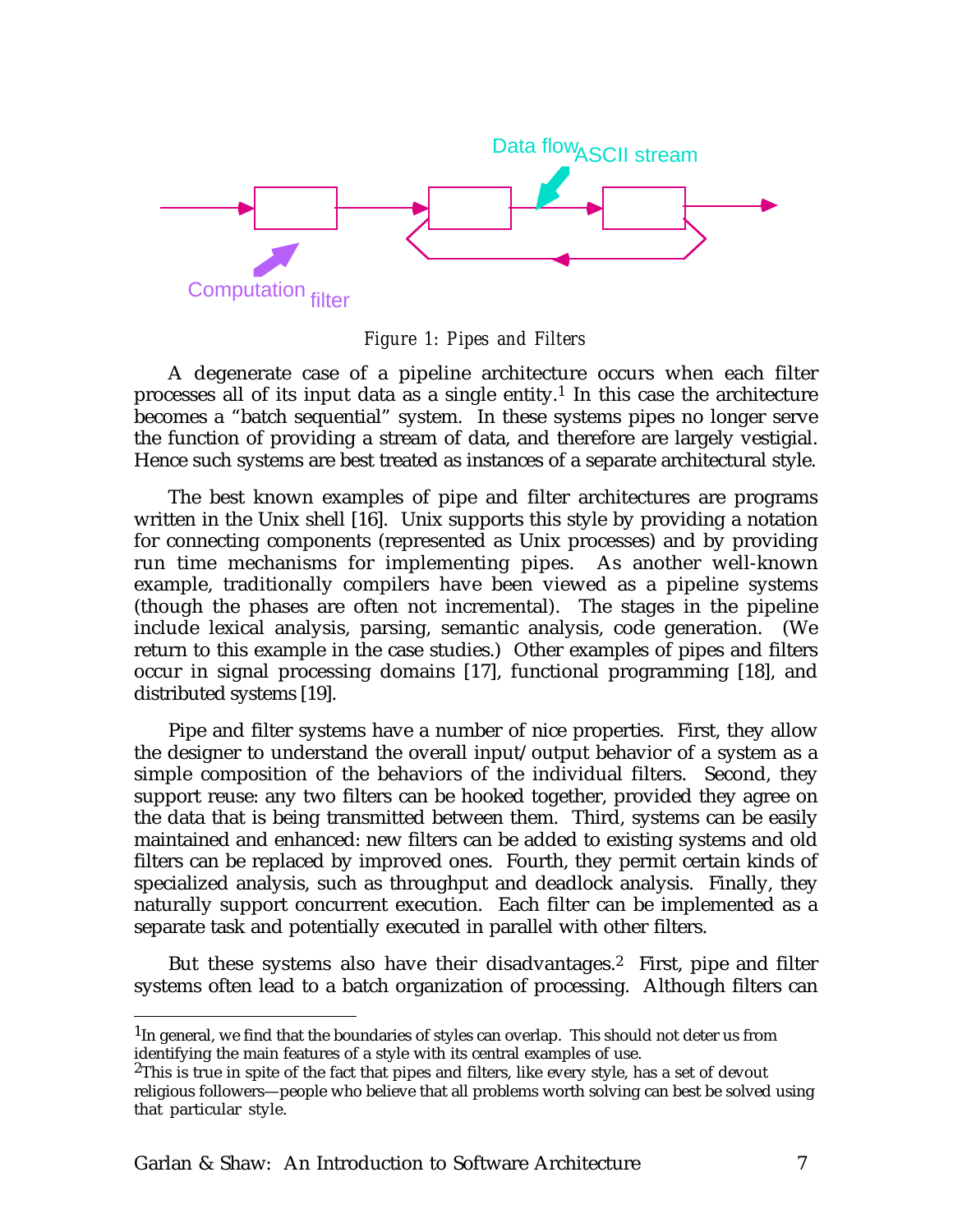process data incrementally, since filters are inherently independent, the designer is forced to think of each filter as providing a complete transformation of input data to output data. In particular, because of their transformational character, pipe and filter systems are typically not good at handling interactive applications. This problem is most severe when incremental display updates are required, because the output pattern for incremental updates is radically different from the pattern for filter output. Second, they may be hampered by having to maintain correspondences between two separate, but related streams. Third, depending on the implementation, they may force a lowest com-

mon denominator on data transmission, resulting in added work for each filter to parse and unparse its data. This, in turn, can lead both to loss of performance and to increased complexity in writing the filters themselves.

#### *3.2. Data Abstraction and Object-Oriented Organization*

In this style data representations and their associated primitive operations are encapsulated in an abstract data type or object. The components of this style are the objects—or, if you will, instances of the abstract data types. Objects are examples of a sort of component we call a manager because it is responsible for preserving the integrity of a resource (here the representation). Objects interact through function and procedure invocations. Two important aspects of this style are (a) that an object is responsible for preserving the integrity of its representation (usually by maintaining some invariant over it), and (b) that the representation is hidden from other objects. Figure 2 illustrates this style.3



*Figure 2: Abstract Data Types and Objects*

<sup>3</sup>We haven't mentioned inheritance in this description. While inheritance is an important organizing principle for defining the types of objects in a system, it does not have a direct architectural function. In particular, in our view, an inheritance relationship is not a connector, since it does not define the interaction between components in a system. Also, in an architectural setting inheritance of properities is not restricted to object types—but may include connectors and even architectural styles.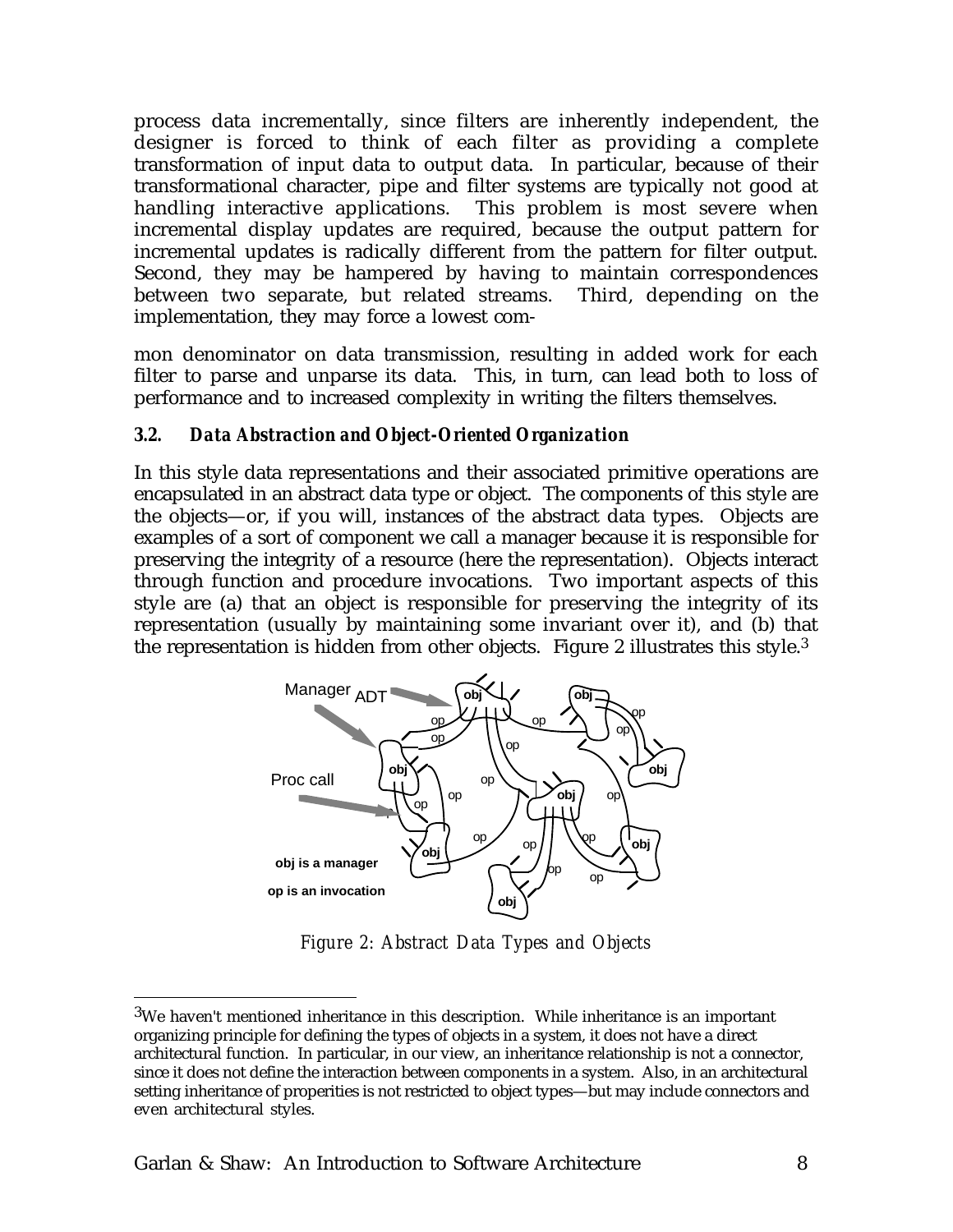The use of abstract data types, and increasingly the use of object-oriented systems, is, of course, widespread. There are many variations. For example, some systems allow "objects" to be concurrent tasks; others allow objects to have multiple interfaces [20, 21].

Object-oriented systems have many nice properties, most of which are well known. Because an object hides its representation from its clients, it is possible to change the implementation without affecting those clients. Additionally, the bundling of a set of accessing routines with the data they manipulate allows designers to decompose problems into collections of interacting agents.

But object-oriented systems also have some disadvantages. The most significant is that in order for one object to interact with another (via procedure call) it must know the identity of that other object. This is in contrast, for example, to pipe and filter systems, where filters do need not know what other filters are in the system in order to interact with them. The significance of this is that whenever the identity of an object changes it is necessary to modify all other objects that explicitly invoke it. In a moduleoriented language this manifests itself as the need to change the "import" list of every module that uses the changed module. Further there can be sideeffect problems: if A uses object B and C also uses B, then C's effects on B look like unexpected side effects to A, and vice versa.

#### *3.3. Event-based, Implicit Invocation*

Traditionally, in a system in which the component interfaces provide a collection of procedures and functions, components interact with each other by explicitly invoking those routines. However, recently there has been considerable interest in an alternative integration technique, variously referred to as implicit invocation, reactive integration, and selective broadcast. This style has historical roots in systems based on actors [22], constraint satisfaction, daemons, and packet-switched networks.

The idea behind implicit invocation is that instead of invoking a procedure directly, a component can announce (or broadcast) one or more events. Other components in the system can register an interest in an event by associating a procedure with the event. When the event is announced the system itself invokes all of the procedures that have been registered for the event. Thus an event announcement "implicitly" causes the invocation of procedures in other modules.

For example, in the Field system [23], tools such as editors and variable monitors register for a debugger's breakpoint events. When a debugger stops at a breakpoint, it announces an event that allows the system to automatically invoke methods in those registered tools. These methods might scroll an editor to the appropriate source line or redisplay the value of monitored variables. In this scheme, the debugger simply announces an event, but does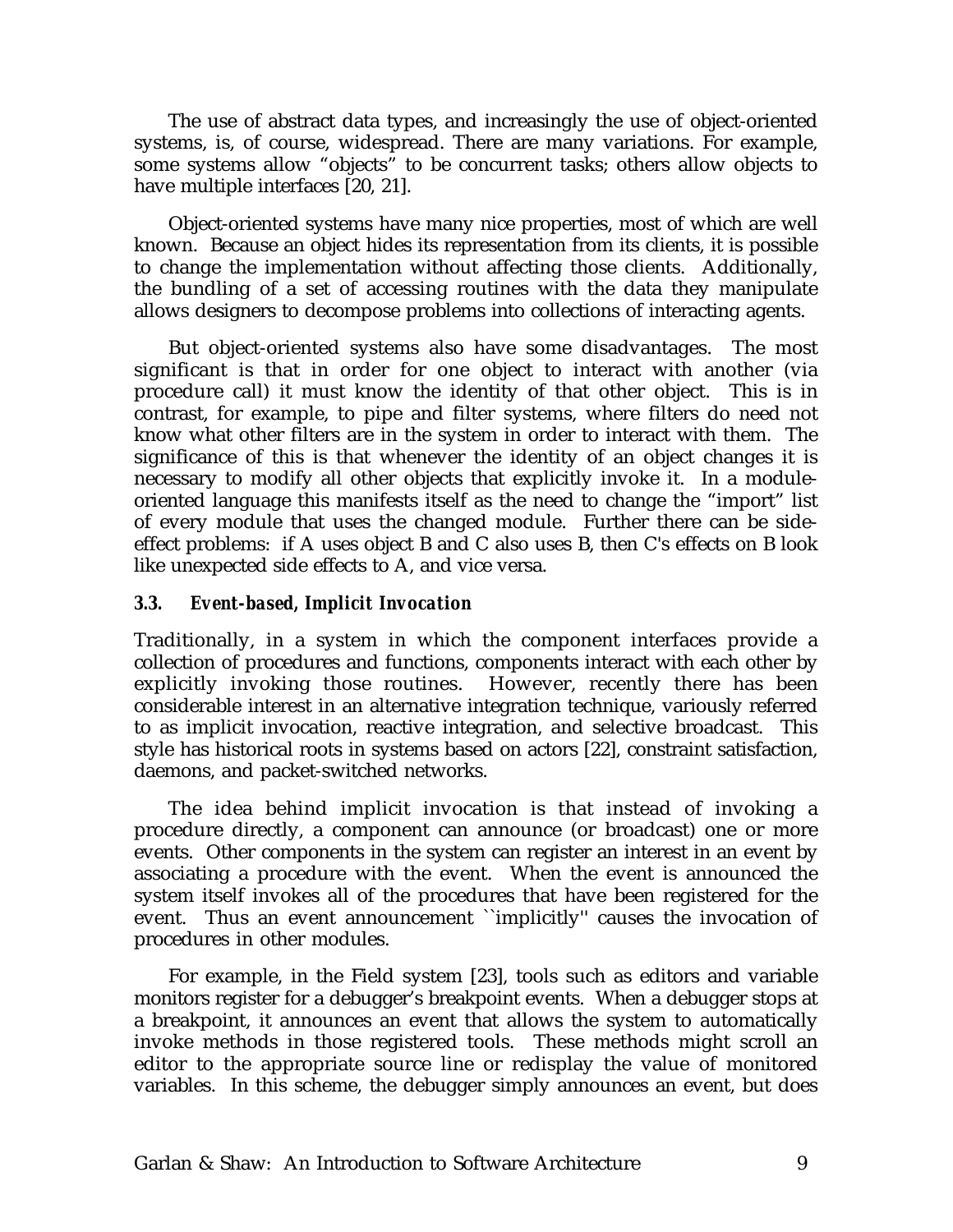not know what other tools (if any) are concerned with that event, or what they will do when that event is announced.

Architecturally speaking, the components in an implicit invocation style are modules whose interfaces provide both a collection of procedures (as with abstract data types) and a set of events. Procedures may be called in the usual way. But in addition, a component can register some of its procedures with events of the system. This will cause these procedures to be invoked when those events are announced at run time. Thus the connectors in an implicit invocation system include traditional procedure call as well as bindings between event announcements and procedure calls.

The main invariant of this style is that announcers of events do not know which components will be affected by those events. Thus components cannot make assumptions about order of processing, or even about what processing, will occur as a result of their events. For this reason, most implicit invocation systems also include explicit invocation (i.e., normal procedure call) as a complementary form of interaction.

Examples of systems with implicit invocation mechanisms abound [7]. They are used in programming environments to integrate tools [23, 24], in database management systems to ensure consistency constraints [22, 25], in user interfaces to separate presentation of data from applications that manage the data [26, 27], and by syntax-directed editors to support incremental semantic checking [28, 29].

One important benefit of implicit invocation is that it provides strong support for reuse. Any component can be introduced into a system simply by registering it for the events of that system. A second benefit is that implicit invocation eases system evolution [30]. Components may be replaced by other components without affecting the interfaces of other components in the system.

In contrast, in a system based on explicit invocation, whenever the identity of a that provides some system function is changed, all other modules that import that module must also be changed.

The primary disadvantage of implicit invocation is that components relinquish control over the computation performed by the system. When a component announces an event, it has no idea what other components will respond to it. Worse, even if it does know what other components are interested in the events it announces, it cannot rely on the order in which they are invoked. Nor can it know when they are finished. Another problem concerns exchange of data. Sometimes data can be passed with the event. But in other situations event systems must rely on a shared repository for interaction. In these cases global performance and resource management can become a serious issue. Finally, reasoning about correctness can be problematic, since the meaning of a procedure that announces events will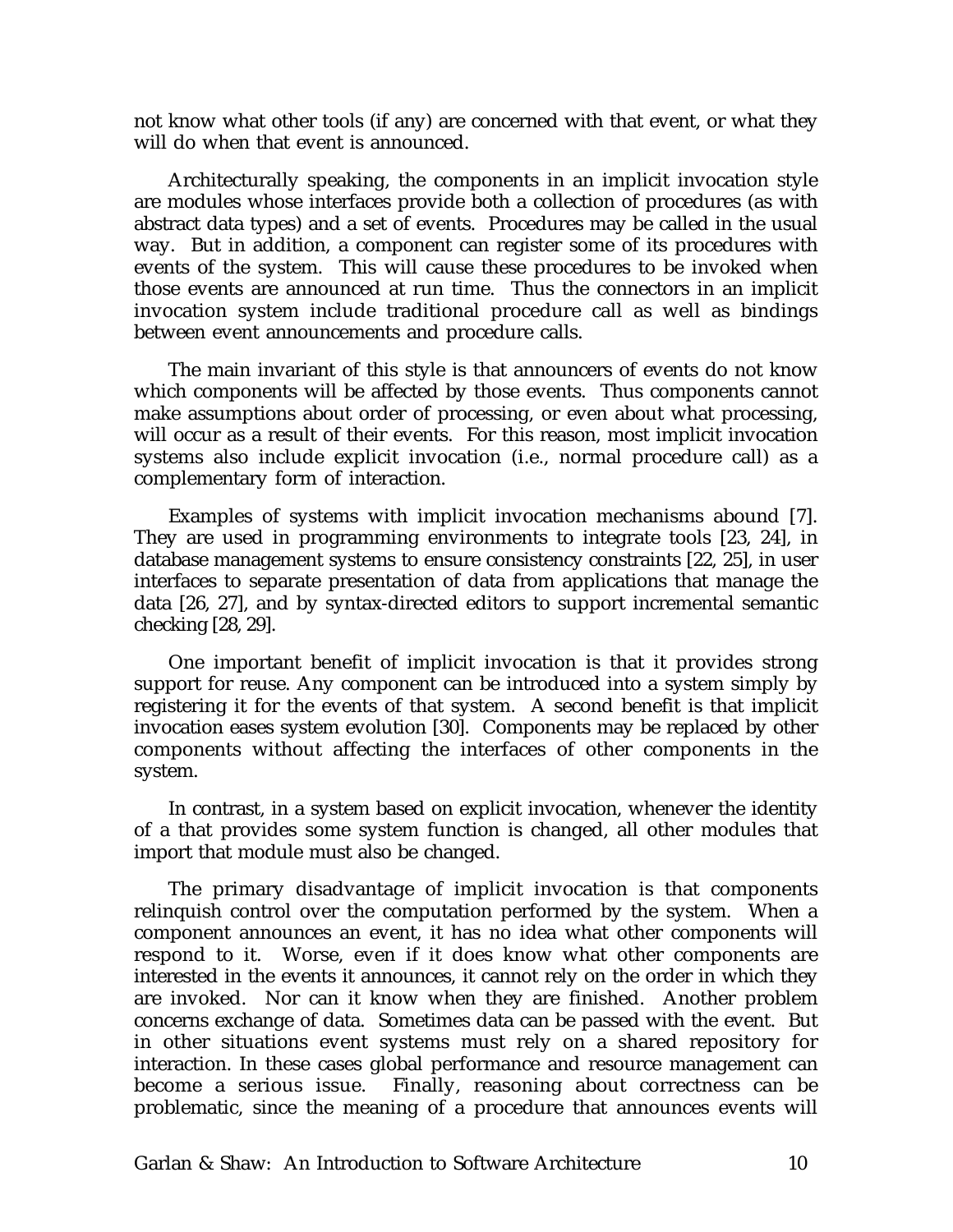depend on the context of bindings in which it is invoked. This is in contrast to traditional reasoning about procedure calls, which need only consider a procedure's pre- and post-conditions when reasoning about an invocation of it.

#### *3.4. Layered Systems*

A layered system is organized hierarchically, each layer providing service to the layer above it and serving as a client to the layer below. In some layered systems inner layers are hidden from all except the adjacent outer layer, except for certain functions carefully selected for export. Thus in these systems the components implement a virtual machine at some layer in the hierarchy. (In other layered systems the layers may be only partially opaque.) The connectors are defined by the protocols that determine how the layers will interact. Topological constraints include limiting interactions to adjacent layers. Figure 3 illustrates this style.



*Figure 3: Layered Systems*

The most widely known examples of this kind of architectural style are layered communication protocols [31]. In this application area each layer provides a substrate for communication at some level of abstraction. Lower levels define lower levels of interaction, the lowest typically being defined by hardware connections. Other appli-cation areas for this style include database systems and operating systems [9, 32, 33 ].

Layered systems have several desirable properties. First, they support design based on increasing levels of abstraction. This allows implementors to partition a complex problem into a sequence of incremental steps. Second, they support enhancement. Like pipelines, because each layer interacts with at most the layers below and above, changes to the function of one layer affect at most two other layers. Third, they support reuse. Like abstract data types, different implementations of the same layer can be used interchangeably, provided they support the same interfaces to their adjacent layers. This leads to the possibility of defining standard layer interfaces to which different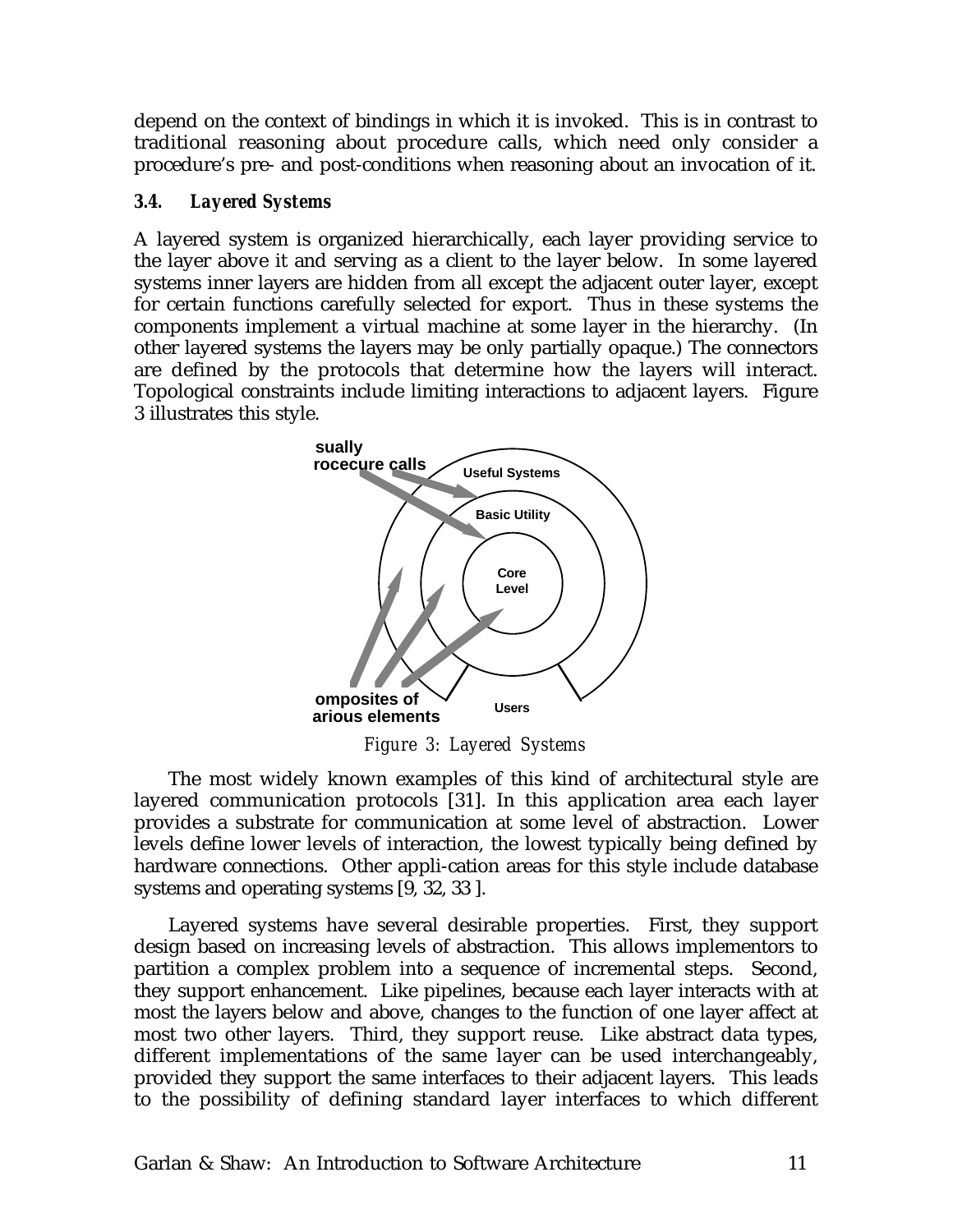implementors can build. (A good example is the OSI ISO model and some of the X Window System protocols.)

But layered systems also have disadvantages. Not all systems are easily structured in a layered fashion. (We will see an example of this later in the case studies.) And even if a system *can* logically be structured as layers, considerations of performance may require closer coupling between logically high-level functions and their lower-level implementations. Additionally, it can be quite difficult to find the right levels of abstraction. This is particularly true for standardized layered models. One notes that the communications community has had some difficulty mapping existing protocols into the ISO framework: many of those protocols bridge several layers.

In one sense this is similar to the benefits of implementation hiding found in abstract data types. However, here there are multiple levels of abstraction and implementation. They are also similar to pipelines, in that components communicate at most with one other component on either side. But instead of simple pipe read/write protocol of pipes, layered systems can provide much richer forms of interaction. This makes it difficult to define systemindependent layers (as with filters)—since a layer must support the specific protocols at its upper and lower boundaries. But it also allows much closer interaction between layers, and permits two-way transmission of information.

#### *3.5. Repositories*

In a repository style there are two quite distinct kinds of components: a central data structure represents the current state, and a collection of independent components operate on the central data store. Interactions between the repository and its external components can vary significantly between systems.

The choice of control discipline leads to major subcategories. If the types of transactions in an input stream of transactions trigger selection of processes to execute, the repository can be a traditional database. If the current state of the central data structure is the main trigger of selecting processes to execute, the repository can be a blackboard.

Figure 4 illustrates a simple view of a blackboard architecture. (We will examine more detailed models in the case studies.) The blackboard model is usually presented with three major parts:

- **The knowledge sources:** separate, independent parcels of applicationdependent knowledge. Interaction among knowledge sources takes place solely through the blackboard.
- **The blackboard data structure:** problem-solving state data, organized into an application-dependent hierarchy. Knowledge sources make changes to the blackboard that lead incrementally to a solution to the problem.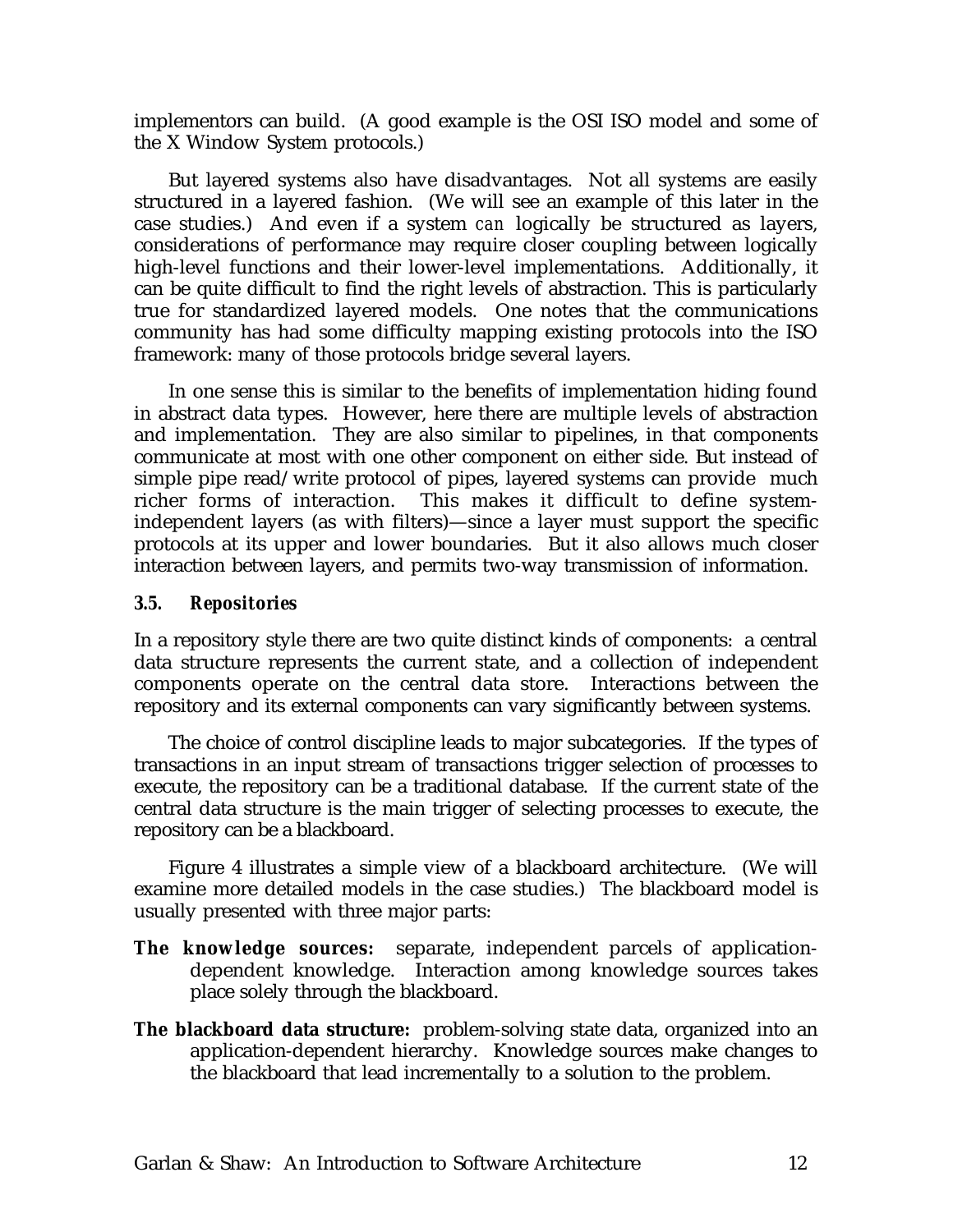**Control:** driven entirely by state of blackboard. Knowledge sources respond opportunistically when changes in the blackboard make them applicable.



*Figure 4: The Blackboard*

In the diagram there is no explicit representation of the control component. Invocation of a knowledge source is triggered by the state of the blackboard. The actual locus of control, and hence its implementation, can be in the knowledge sources, the blackboard, a separate module, or some combination of these.

Blackboard systems have traditionally been used for applications requiring complex interpretations of signal processing, such as speech and pattern recognition. Several of these are surveyed by Nii [34]. They have also appeared in other kinds of systems that involve shared access to data with loosely coupled agents [35].

There are, of course, many other examples of repository systems. Batchsequential systems with global databases are a special case. Programming environments are often organized as a collection of tools together with a shared repository of programs and program fragments [36]. Even applications that have been traditionally viewed as pipeline architectures, may be more accurately interpreted as repository systems. For example, as we will see later, while a compiler architecture has traditionally been presented as a pipeline, the "phases" of most modern compilers operate on a base of shared information (symbol tables, abstract syntax tree, etc.).

#### *3.6. Table Driven Interpreters*

In an interpreter organization a virtual machine is produced in software. An interpreter includes the pseudo-program being interpreted and the interpretation engine itself. The pseudo-program includes the program itself and the interpreter's analog of its execution state (activation record). The interpretation engine includes both the definition of the interpreter and the current state of *its* execution. Thus an interpreter generally has four components: an interpretation engine to do the work, a memory that contains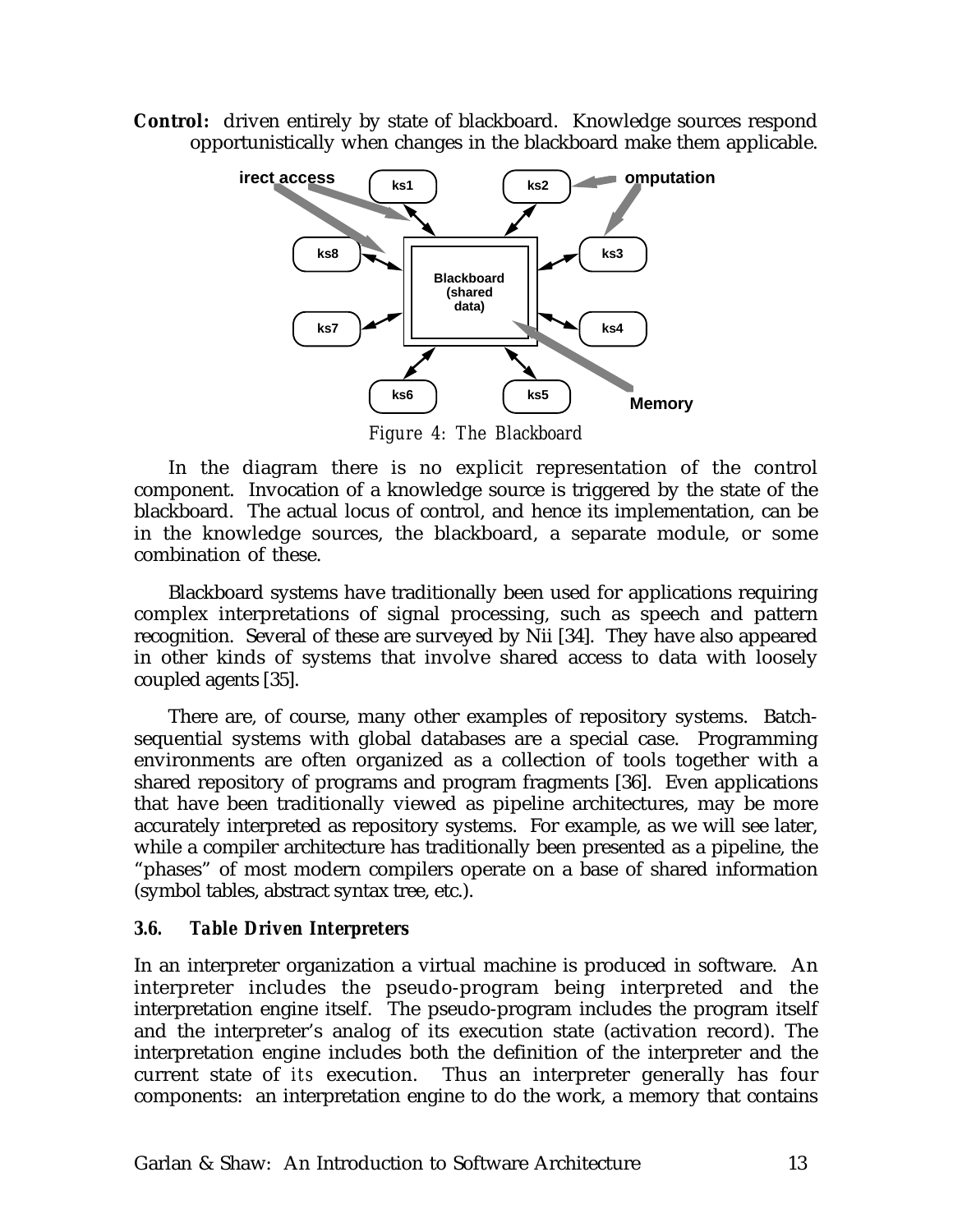the pseudo-code to be interpreted, a representation of the control state of the interpretation engine, and a representation of the current state of the program being simulated. (See Figure 5.)



*Figure 5: Interpreter*

Interpreters are commonly used to build virtual machines that close the gap between the computing engine expected by the semantics of the program and the computing engine available in hardware. We occasionally speak of a programming language as providing, say, a "virtual Pascal machine."

We will return to interpreters in more detail in the case studies.

# *3.7. Other Familiar Architectures*

There are numerous other architectural styles and patterns. Some are widespread and others are specific to particular domains. While a complete treatment of these is beyond the scope of this paper, we briefly note a few of the important categories.

**• Distributed processes:** Distributed systems have developed a number of common organizations for multi-process systems [37]. Some can be characterized primarily by their topological features, such as ring and star organizations. Others are better characterized in terms of the kinds of inter-process protocols that are used for communication (e.g., heartbeat algorithms).

One common form of distributed system architecture is a "client-server" organization [38]. In these systems a server represents a process that provides services to other processes (the clients). Usually the server does not know in advance the identities or number of clients that will access it at run time. On the other hand, clients know the identity of a server (or can find it out through some other server) and access it by remote procedure call.

**• Main program/subroutine organizations:** The primary organization of many systems mirrors the programming language in which the system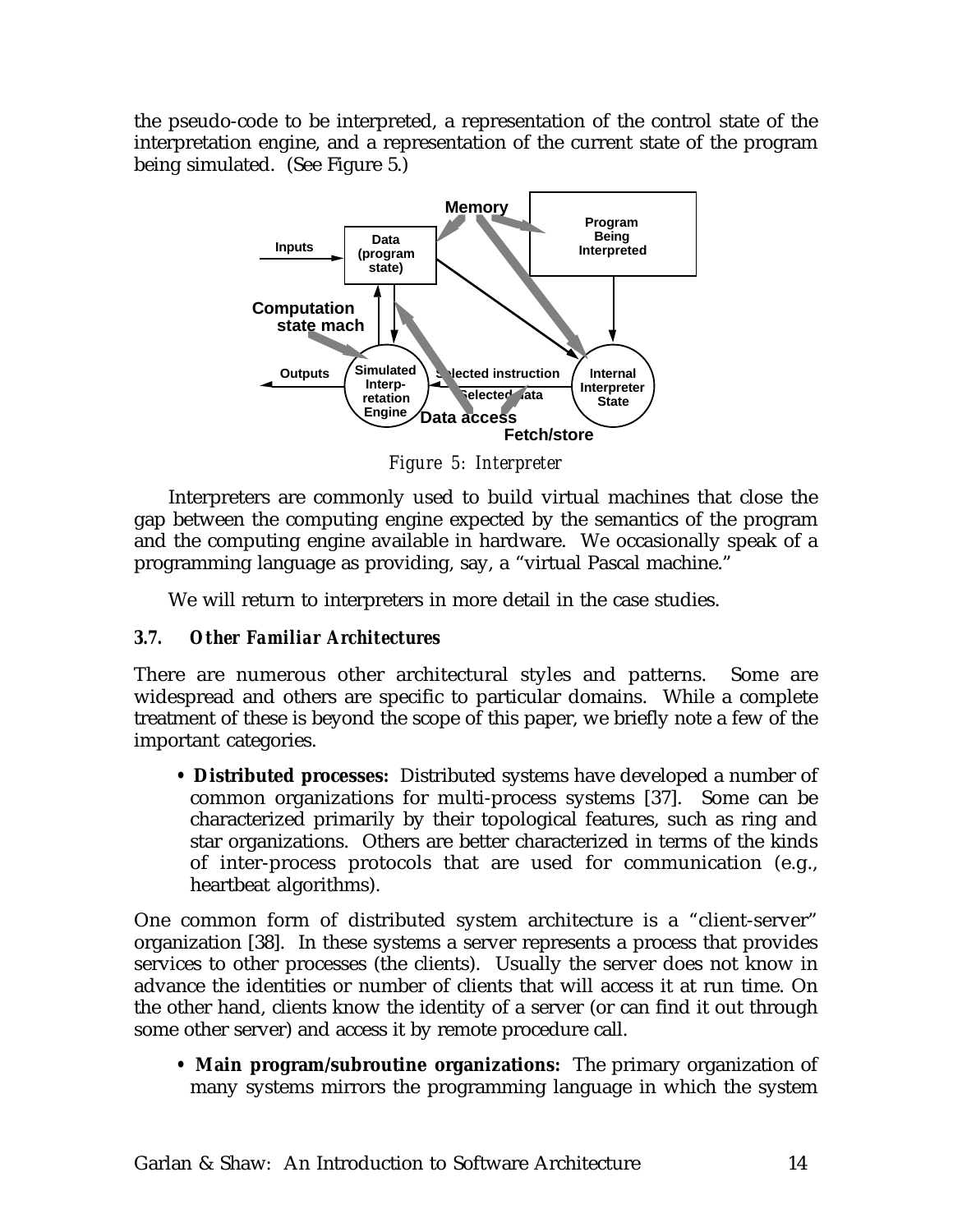is written. For languages without support for modularization this often results in a system organized around a main program and a set of subroutines. The main program acts as the driver for the subroutines, typically providing a control loop for sequencing through the subroutines in some order.

- **Domain-specific software architectures:** Recently there has been considerable interest in developing "reference" architectures for specific domains [39]. These architectures provide an organizational structure tailored to a family of applications, such as avionics, command and control, or vehicle management systems. By specializing the architecture to the domain, it is possible to increase the descriptive power of structures. Indeed, in many cases the architecture is sufficiently constrained that an executable system can be generated automatically or semi-automatically from the architectural description itself.
- **State transition systems:** A common organization for many reactive systems is the state transition system [40]. These systems are defined in terms a set of states and a set of named transitions that move a system from one state to another.
- **Process control systems:** Systems intended to provide dynamic control of a physical environment are often organized as process control systems [41]. These systems are roughly characterized as a feedback loop in which inputs from sensors are used by the process control system to determine a set of outputs that will produce a new state of the environment.

#### *3.8. Heterogeneous Architectures*

Thus far we have been speaking primarily of "pure" architectural styles. While it is important to understand the individual nature of each of these styles, most systems typically involve some combination of several styles.

There are different ways in which architectural styles can be combined. One way is through hierarchy. A component of a system organized in one architectural style may have an internal structure that is developed a completely different style. For example, in a Unix pipeline the individual components may be represented internally using virtually any style including, of course, another pipe and filter, system.

What is perhaps more surprising is that connectors, too, can often be hierarchically decomposed. For example, a pipe connector may be implemented internally as a FIFO queue accessed by insert and remove operations.

A second way for styles to be combined is to permit a single component to use a mixture of architectural connectors. For example, a component might access a repository through part of its interface, but interact through pipes with other components in a system, and accept control information through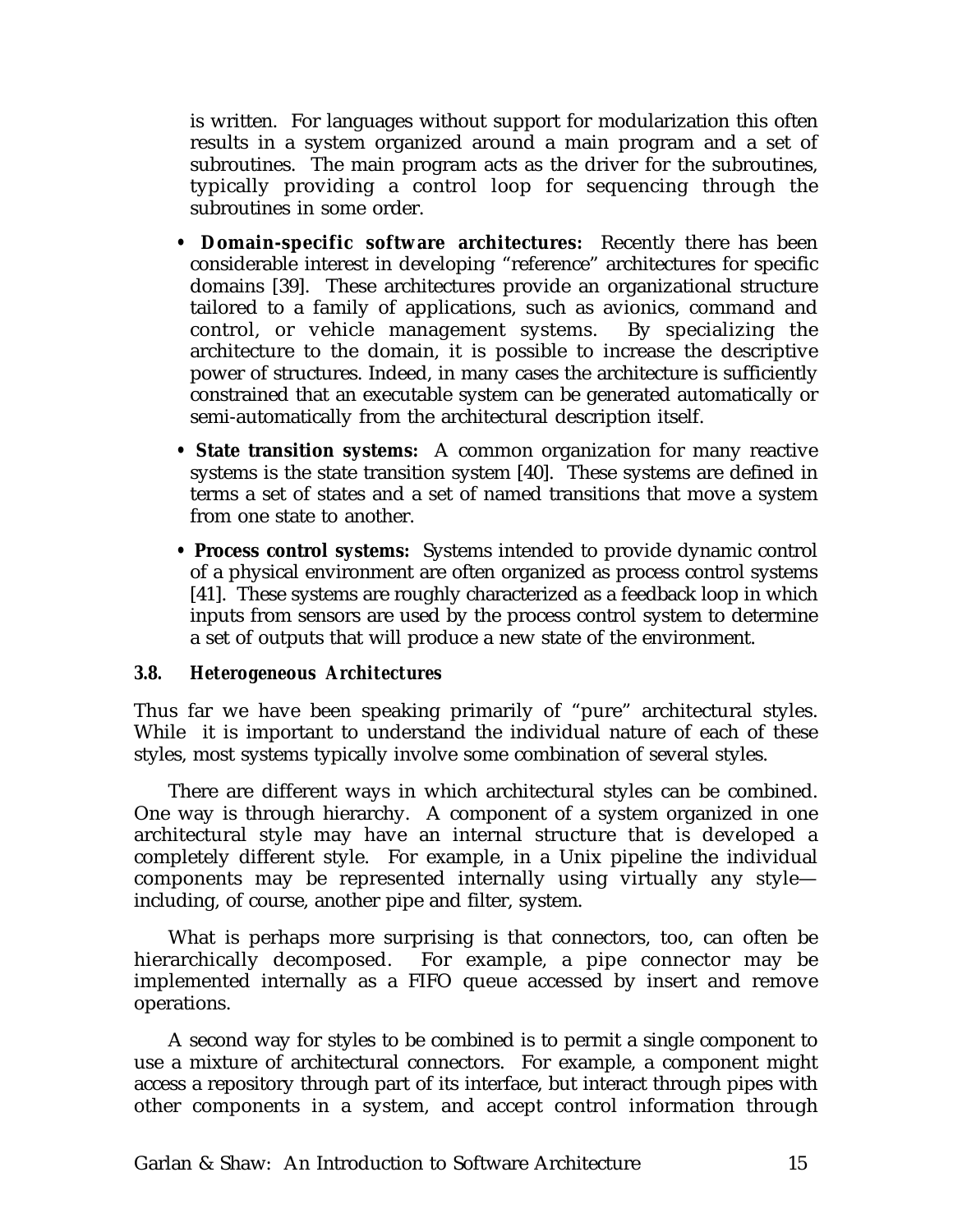another part of its interface. (In fact, Unix pipe and filter systems do this, the file system playing the role of the repository and initialization switches playing the role of control.)

Another example is an "active database". This is a repository which activates external components through implicit invocation. In this organization external components register interest in portions of the database. The database automatically invokes the appropriate tools based on this association. (Blackboards are often constructed this way; knowledge sources are associated with specific kinds of data, and are activated whenever that kind of data is modified.)

A third way for styles to be combined is to completely elaborate one level of architectural description in a completely different architectural style. We will see examples of this in the case studies.

# **4. Case Studies**

We now present six examples to illustrate how architectural principles can be used to increase our understanding of software systems. The first example shows how different architectural solutions to the same problem provide different benefits. The second case study summarizes experience in developing a a domain-specific architectural style for a family of industrial products. The third case study examines the familiar compiler architecture in a fresh light. The remaining three case studies present examples of the use of heterogeneous architectures.

# *4.1. Case Study 1: Key Word in Context*

In his paper of 1972, Parnas proposed the following problem [42]:

The KWIC [Key Word in Context] index system accepts an ordered set of lines, each line is an ordered set of words, and each word is an ordered set of characters. Any line may be ``circularly shifted'' by repeatedly removing the first word and appending it at the end of the line. The KWIC index system outputs a listing of all circular shifts of all lines in alphabetical order.

Parnas used the problem to contrast different criteria for decomposing a system into modules. He describes two solutions, one based on functional decomposition with shared access to data representations, and a second based on a decomposition that hides design decisions. Since its introduction, the problem has become well-known and is widely used as a teaching device in software engineering. Garlan, Kaiser, and Notkin also use the problem to illustrate modularization schemes based on implicit invocation [7].

While KWIC can be implemented as a relatively small system it is not simply of pedagogical interest. Practical instances of it are widely used by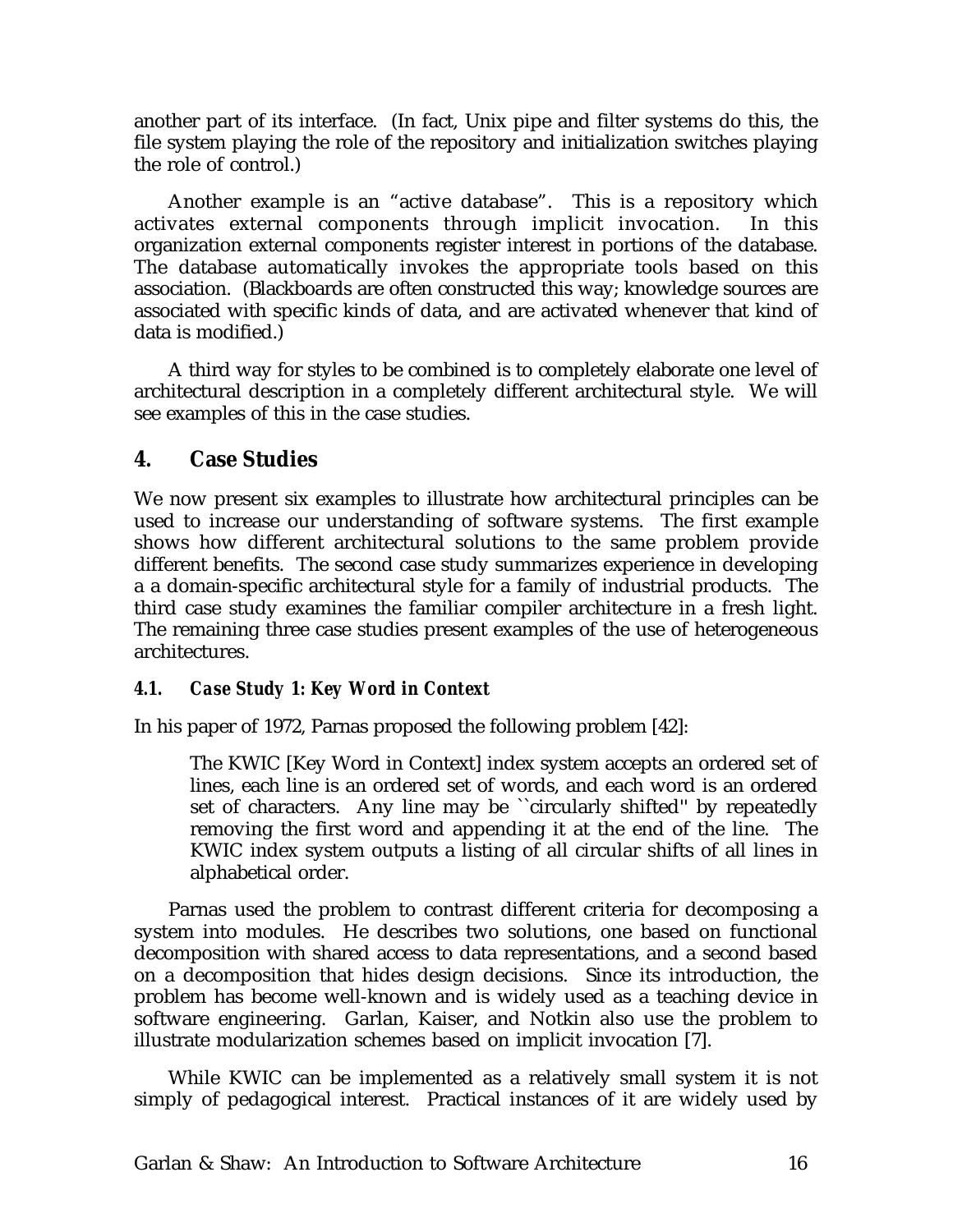computer scientists. For example, the "permuted" [sic] index for the Unix Man pages is essentially such a system.

From the point of view of software architecture, the problem derives its appeal from the fact that it can be used to illustrate the effect of changes on software design. Parnas shows that different problem decompositions vary greatly in their ability to withstand design changes. Among the changes he considers are:

- Changes in processing algorithm: For example, line shifting can be performed on each line as it is read from the input device, on all the lines after they are read, or on demand when the alphabetization requires a new set of shifted lines.
- Changes in data representation: For example, lines can be stored in various ways. Similarly, circular shifts can be stored explicitly or implicitly (as pairs of index and offset).

Garlan, Kaiser, and Notkin, extend Parnas' analysis by considering:

- Enhancement to system function: For example, modify the system so that shifted lines to eliminate circular shifts that start with certain noise words (such as "a", "an", "and", etc.). Change the system to be interactive, and allow the user to delete lines from the original (or, alternatively, from circularly shifted) lists.
- Performance: Both space and time.
- Reuse: To what extent can the components serve as reusable entities.

We now outline four architectural designs for the KWIC system. All four are grounded in published solutions (including implementations). The first two are those considered in Parnas' original article. The third solution is based on the use of an implicit invocation style and represents a variant on the solution examined by Garlan, Kaiser, and Notkin. The fourth is a pipeline solution inspired by the Unix index utility.

After presenting each solution and briefly summarizing its strengths and weakness, we contrast the different architectural decompositions in a table organized along the five design dimensions itemized above.

#### *Solution 1: Main Program/Subroutine with Shared Data*

The first solution decomposes the problem according to the four basic functions performed: input, shift, alphabetize, and output. These computational components are coordinated as subroutines by a main program that sequences through them in turn. Data is communicated between the components through shared storage ("core storage"). Communication between the computational components and the shared data is an unconstrained read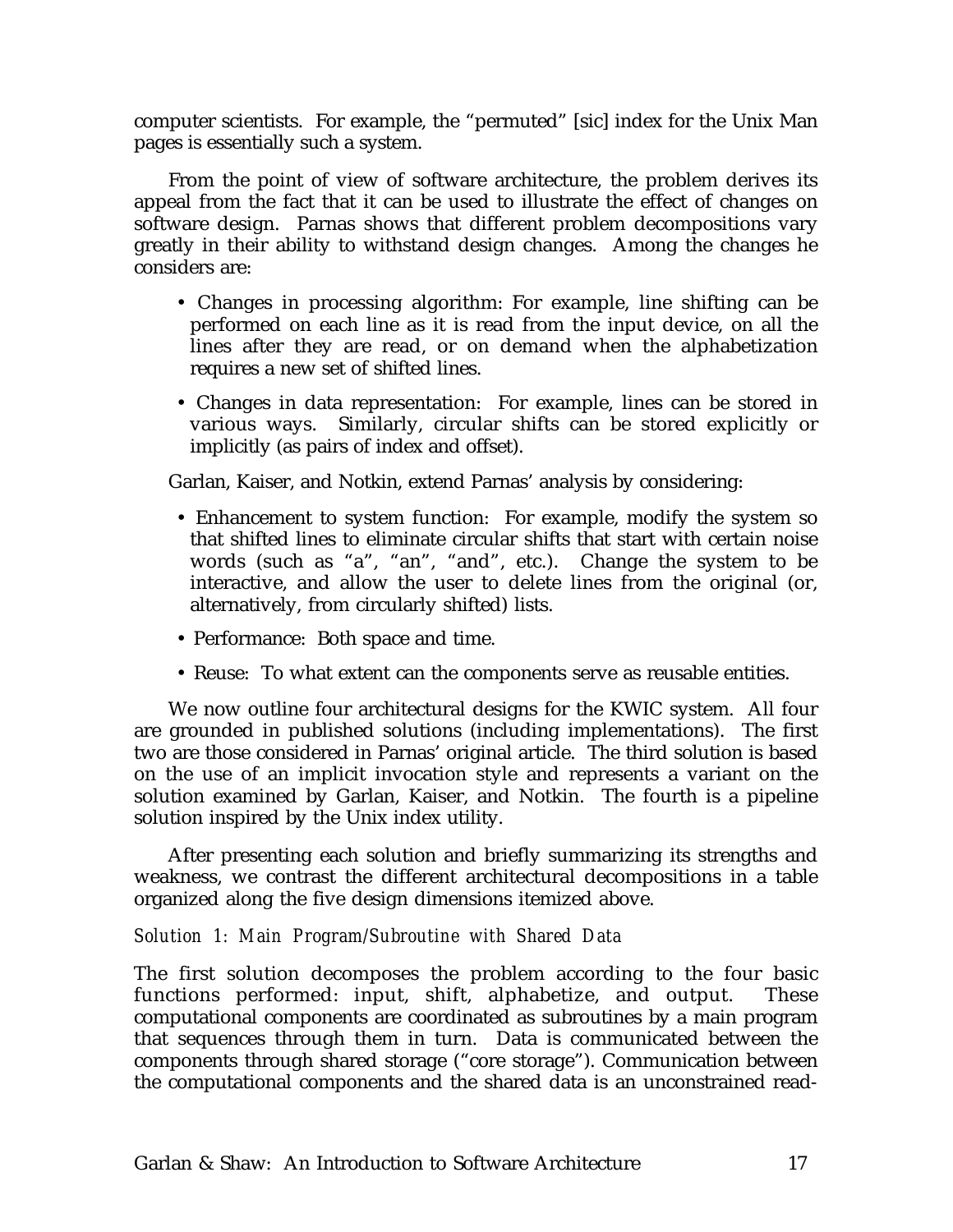write protocol. This is made possible by the fact that the coordinating program guarantees sequential access to the data. (See Figure 6.)



*Figure 6: KWIC – Shared Data Solution*

Using this solution data can be represented efficiently, since computations can share the same storage. The solution also has a certain intuitive appeal, since distinct computational aspects are isolated in different modules.

However, as Parnas argues, it has a number of serious drawbacks in terms of its ability to handle changes. In particular, a change in data storage format will affect almost all of the modules. Similarly changes in the overall processing algorithm and enhancements to system function are not easily accomodated. Finally, this decom-position is not particularly supportive of reuse.

#### *Solution 2: Abstract Data Types*

The second solution decomposes the system into a similar set of five modules. However, in this case data is no longer directly shared by the computational components. Instead, each module provides an interface that permits other components to access data only by invoking procedures in that interface. (See Figure 7, which illustrates how each of the components now has a set of procedures that determine the form of access by other components in the system.)

This solution provides the same logical decomposition into processing modules as the first. However, it has a number of advantages over the first solution when design changes are considered. In particular, both algorithms and data representations can be changed in individual modules without affecting others. Moreover, reuse is better supported than in the first solution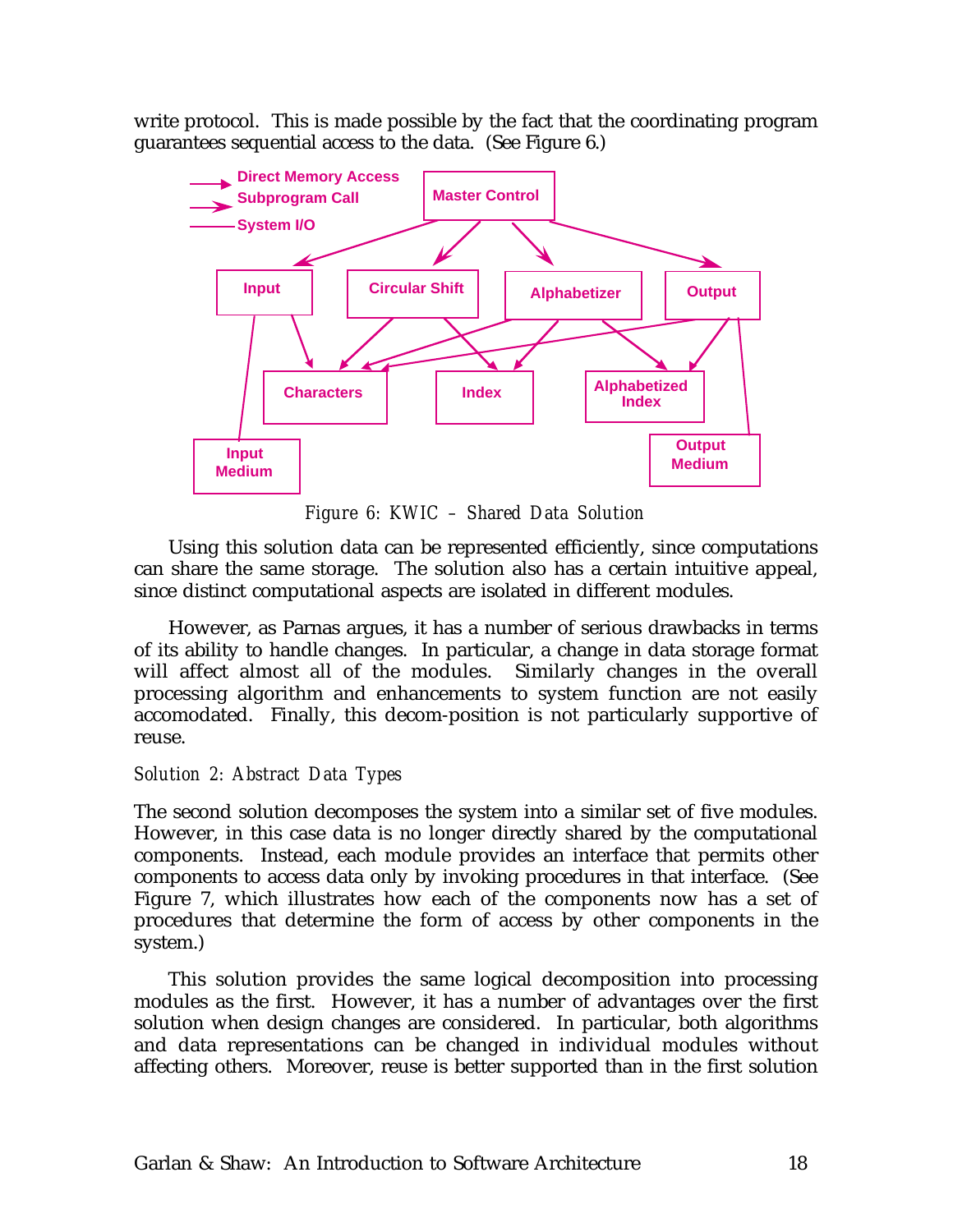because modules make fewer assumptions about the others with which they interact.



*Figure 7: KWIC – Abstract Data Type Solution*

On the other hand, as discussed by Garlan, Kaiser, and Notkin, the solution is not particularly well-suited to enhancements. The main problem is that to add new functions to the system, the implementor must either modify the existing modules—compromising their simplicity and integrity—or add new modules that lead to performance penalties. (See [7] for a detailed discussion.)

#### *Solution 3: Implicit Invocation*

The third solution uses a form of component integration based on shared data similar to the first solution. However, there are two important differences. First, the interface to the data is more abstract. Rather than exposing the storage formats to the computing modules, data is accessed abstractly (for example, as a list or a set). Second, computations are invoked implicitly as data is modified. Thus interaction is based on an active data model. For example, the act of adding a new line to the line storage causes an event to be sent to the shift module. This allows it to produce circular shifts (in a separate abstract shared data store). This in turn causes the alphabetizer to be implicitly invoked so that it can alphabetize the lines.

This solution easily supports functional enhancements to the system: additional modules can be attached to the system by registering them to be invoked on data-changing events. Because data is accessed abstractly, it also insulates computations from changes in data representation. Reuse is also supported, since the implicitly invoked modules only rely on the existence of certain externally triggered events.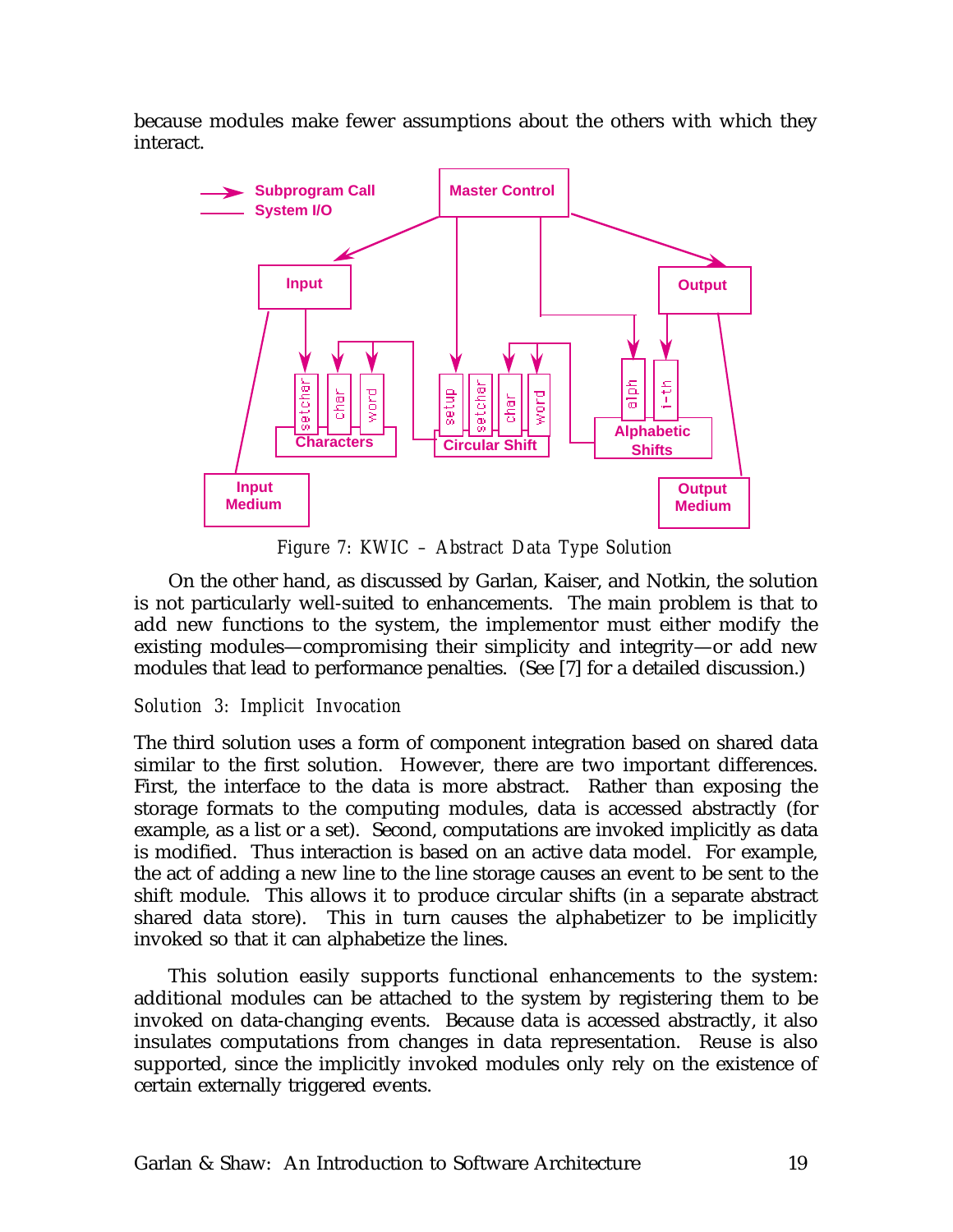

*Figure 8: KWIC – Implicit Invocation Solution*

However, the solution suffers from the fact that it can be difficult to control the order of processing of the implicitly invoked modules. Further, because invocations are data driven, the most natural implementations of this kind of decomposition tend to use more space than the previously considered decompositions.

#### *Solution 4: Pipes and Filters*

The fourth solution uses a pipeline solution. In this case there are four filters: input, shift, alphabetize, and output. Each filter processes the data and sends it to the next filter. Control is distributed: each filter can run whenever it has data on which to compute. Data sharing between filters is strictly limited to that transmitted on pipes. (See Figure 9.)

This solution has several nice properties. First, it maintains the intuitive flow of processing. Second, it supports reuse, since each filter can function in isolation (provided upstream filters produce data in the form it expects). New functions are easily added to the system by inserting filters at the appropriate point in the processing sequence. Third, it supports ease of modification, since filters are logically independent of other filters.



*Figure 9: KWIC – Pipe and Filter Solution*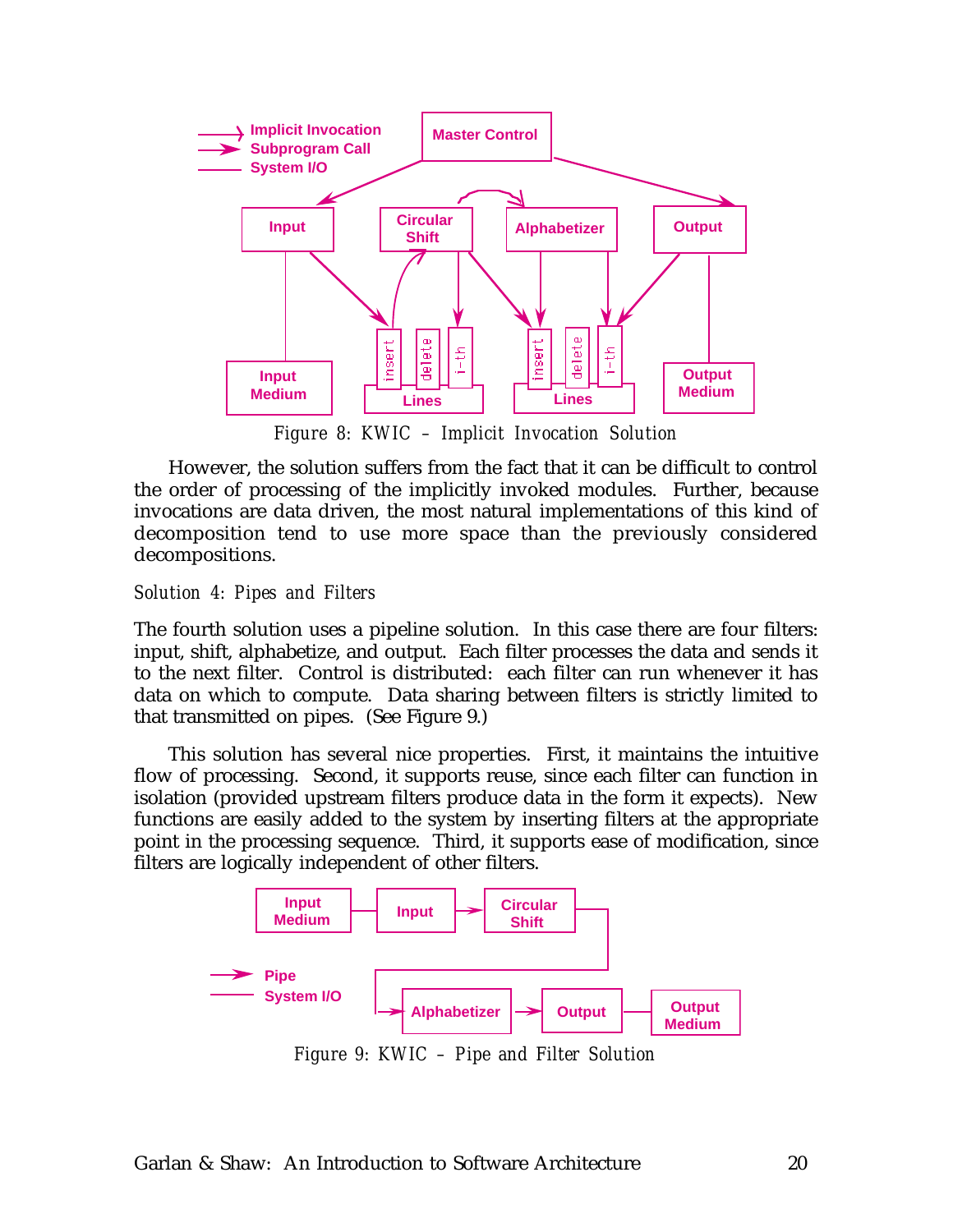On the other hand it has a number of drawbacks. First, it is virtually impossible to modify the design to support an interactive system. For example, in order to delete a line, there would have to be some persistent shared storage, violating a basic tenet of this approach. Second, the solution is inefficient in terms of its use of space, since each filter must copy all of the data to its output ports.

#### *Comparisons*

The solutions can be compared by tabulating their ability to address the design considerations itemized earlier. A detailed comparison would have to involve consideration of a number of factors concerning the intended use of the system: for example, is it batch or interactive, update-intensive or queryintensive, etc.

Figure 10 provides an approximation to such an analysis, based on the discussion of architectural styles introduced earlier. As Parnas pointed out, the shared data solution is particularly weak in its support for changes in the overall processing algorithm, data representations, and reuse. On the other hand it can achieve relatively good performance, by virtue of direct sharing of data. Further, it is relatively easy to add a new processing component (also accessing the shared data). The abstract data type solution allows changes to data representation and supports reuse, without necessarily compromising performance. However, the interactions between components in that solution are wired into the modules themselves, so changing the overall processing algorithm or adding new functions may involve a large number of changes to the existing system.

|                            | <b>Shared</b><br><b>Memory</b> | <b>ADT</b> | <b>Events</b> | <b>Dataflow</b> |  |
|----------------------------|--------------------------------|------------|---------------|-----------------|--|
| <b>Change in Algorithm</b> |                                |            | ٠             | ٠               |  |
| <b>Change in Data Repn</b> |                                | ٠          |               |                 |  |
| <b>Change in Function</b>  | ٠                              |            | ٠             | ٠               |  |
| <b>Performance</b>         |                                | ٠          |               |                 |  |
| <b>Reuse</b>               |                                | ٠          |               | ٠               |  |
|                            |                                |            |               |                 |  |

#### *Figure 10: KWIC – Comparison of Solutions*

The implicit invocation solution is particularly good for adding new functionality. However, it suffers from some of the problems of the shared data approach: poor support for change in data representation and reuse. Moreover, it may introduce extra execution overhead. The pipe and filter solution allows new filters to be placed in the stream of text processing. Therefore it supports changes in processing algorithm, changes in function,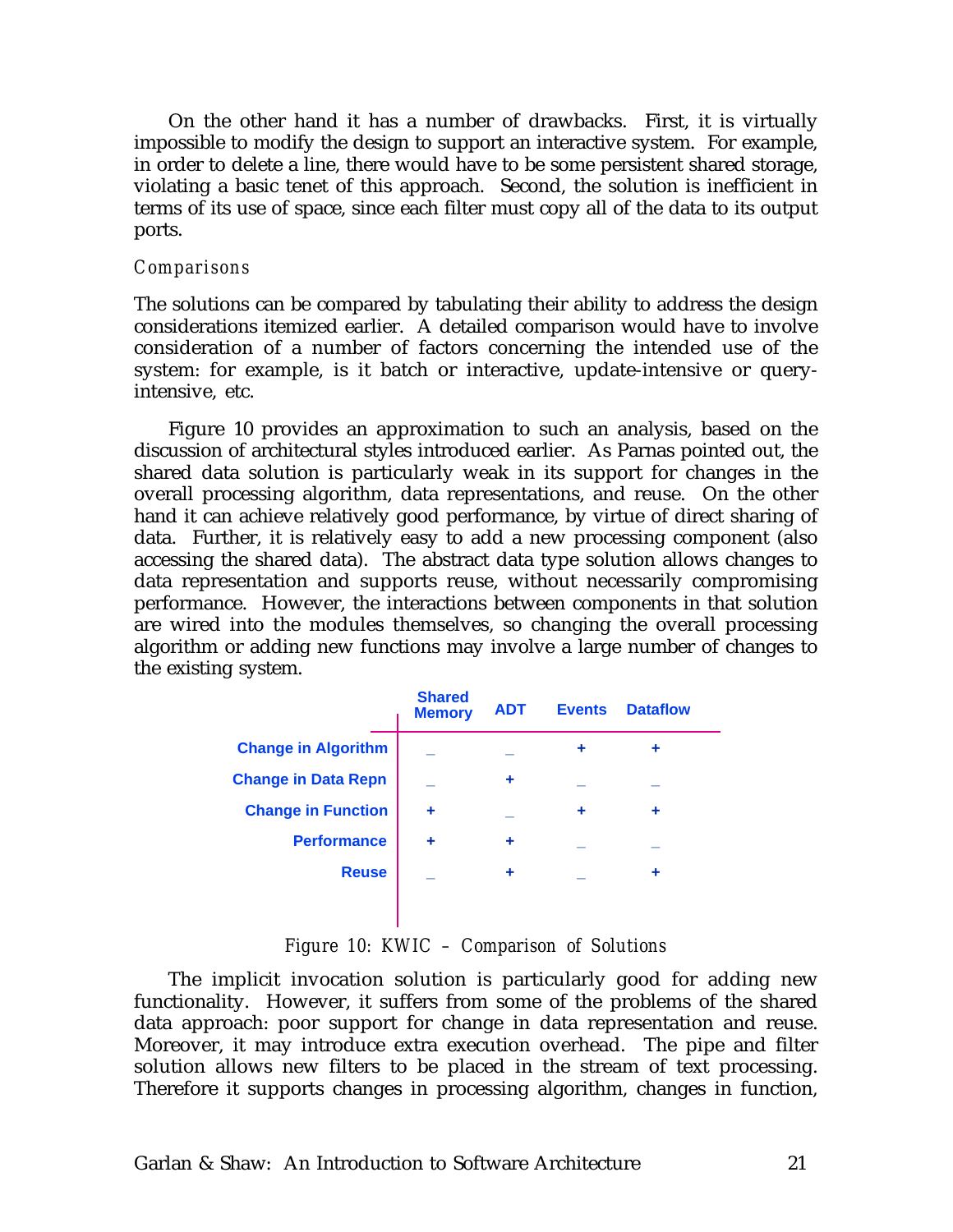and reuse. On the other hand, decisions about data representation will be wired into the assumptions about the kind of data that is transmitted along the pipes. Further, depending on the exchange format, there may be additional overhead involved in parsing and unparsing the data onto pipes.

#### *4.2. Case Study 2: Instrumentation Software*

Our second case study describes the industrial development of a software architecture at Tektronix, Inc. This work was carried out as a collaborative effort between several Tektronix product divisions and the Computer Research Laboratory over a three year period [6].

The purpose of the project was to develop a reusable system architecture for oscilloscopes. An oscilloscope is an instrumentation system that samples electrical signals and displays pictures (called traces) of them on a screen. Additionally, oscilloscopes perform measurements on the signals, and also display these on the screen. While oscilloscopes were once simple analogue devices involving little software, modern oscilloscopes rely primarily on digital technology and have quite complex software. It is not uncommon for a modern oscilloscope to perform dozens of measurements, supply megabytes of internal storage, interface to a network of workstations and other instruments, and provide sophisticated user interface including a touch panel screen with menus, built-in help facilities, and color displays.

Like many companies that have had to rely increasingly on software to support their products, Tektronix was faced with number of problems. First, there was little reuse across different oscilloscope products. Instead, different oscilloscopes were built by different product divisions, each with their own development conventions, software organization, programming language, and development tools. Moreover, even within a single product division, each new oscilloscope typically required a redesign from scratch to accommodate changes in hardware capability and new requirements on the user interface. This problem was compounded by the fact that both hardware and interface requirements were changing increasingly rapidly. Furthermore, there was a perceived need to address "specialized markets". To do this it would have to be possible to tailor a general-purpose instrument, to a specific set of uses.

Second, there were increasing performance problems because the software was not rapidly configurable within the instrument. This problem arises because an oscilloscope can be configured in many different modes, depending on the user's task. In old oscilloscopes reconfiguration was handled simply by loading different software to handle the new mode. But as the total size of software was increasing, this was leading to delays between a user's request for a new mode and a reconfigured instrument.

The goal of the project was to develop an architectural framework for oscilloscopes that would address these problems. The result of that work was a domain-specific software architecture that formed the basis of the next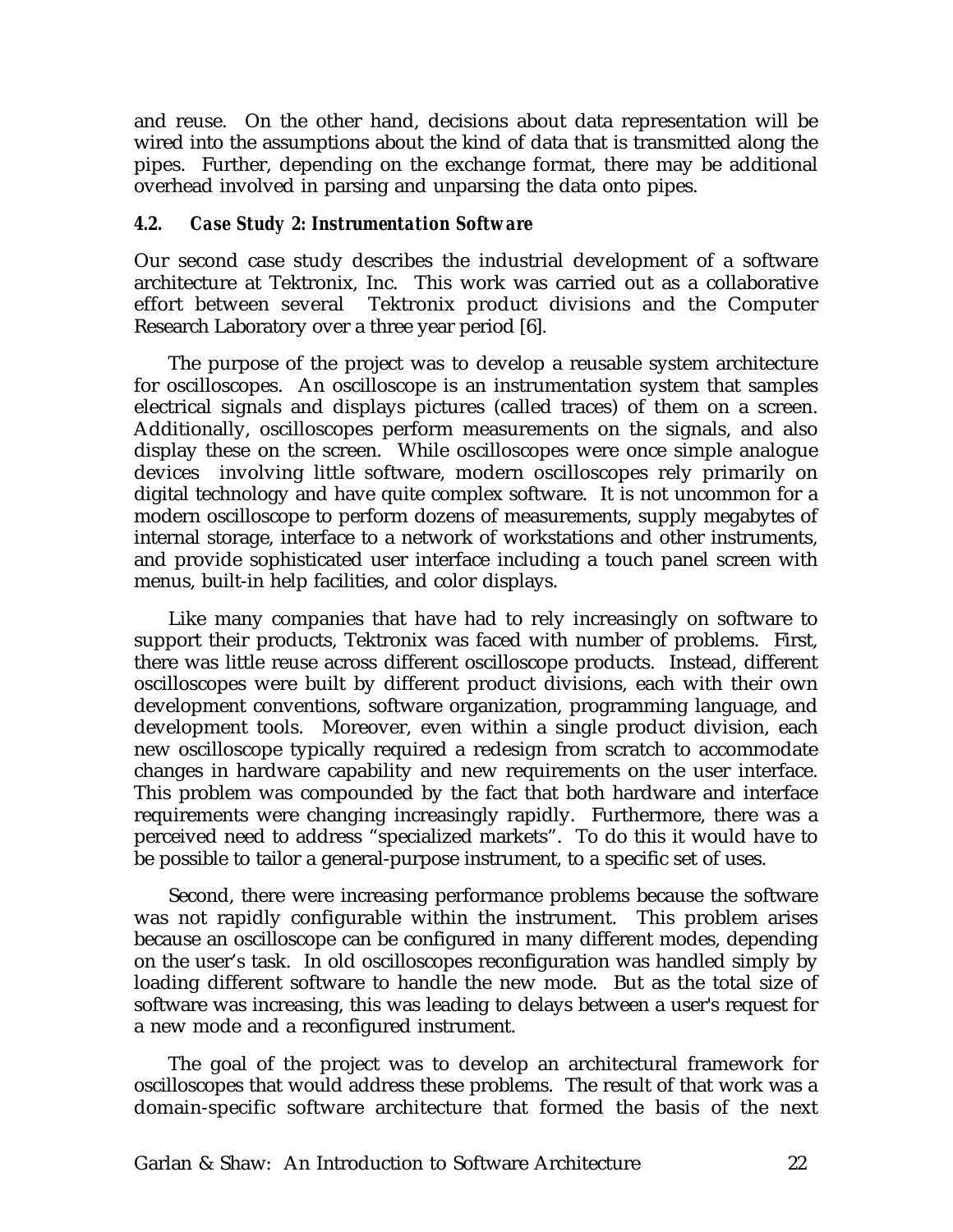generation of Tektronix oscilloscopes. Since then the framework has been extended and adapted to accommodate a broader class of system, while at the same time being better adapted to the specific needs of instrumentation software.

In the remainder of this section, we outline the stages in this architectural development.

#### *An object-oriented model*

The first attempt at developing a reusable architecture focused on producing an object-oriented model of the software domain. This led to a clarification of the data types used in oscilloscopes: waveforms, signals, measurements, trigger modes, etc. (See Figure 11.)



*Figure 11: Oscilloscopes – An Object-oriented Model*

While this was a useful exercise, it fell far short of producing the hoped-for results. Although many types of data were identified, there was no overall model that explained how the types fit together. This led to confusion about the partitioning of functionality. For example, should measurements be associated with the types of data being measured, or represented externally? Which objects should the user interface talk to?

#### *A layered model*

The second phase attempted to correct these problems by providing a layered model of an oscilloscope. (See Figure 11.) In this model the core layer represented the signal manipulation functions that filter signals as they enter the oscilloscope. These functions are typically implemented in hardware. The next layer represented waveform acquisition. Within this layer signals are digitized and stored internally for later processing. The third layer consisted of waveform manipulation, including measurement, waveform addition, Fourier transformation, etc. The fourth layer consisted of display functions. This layer was responsible for mapping digitized waveforms and measurements to visual representations. The outermost layer was the user interface. This layer was responsible for interacting with the user and for deciding which data should be shown on the screen. (See Figure 12.)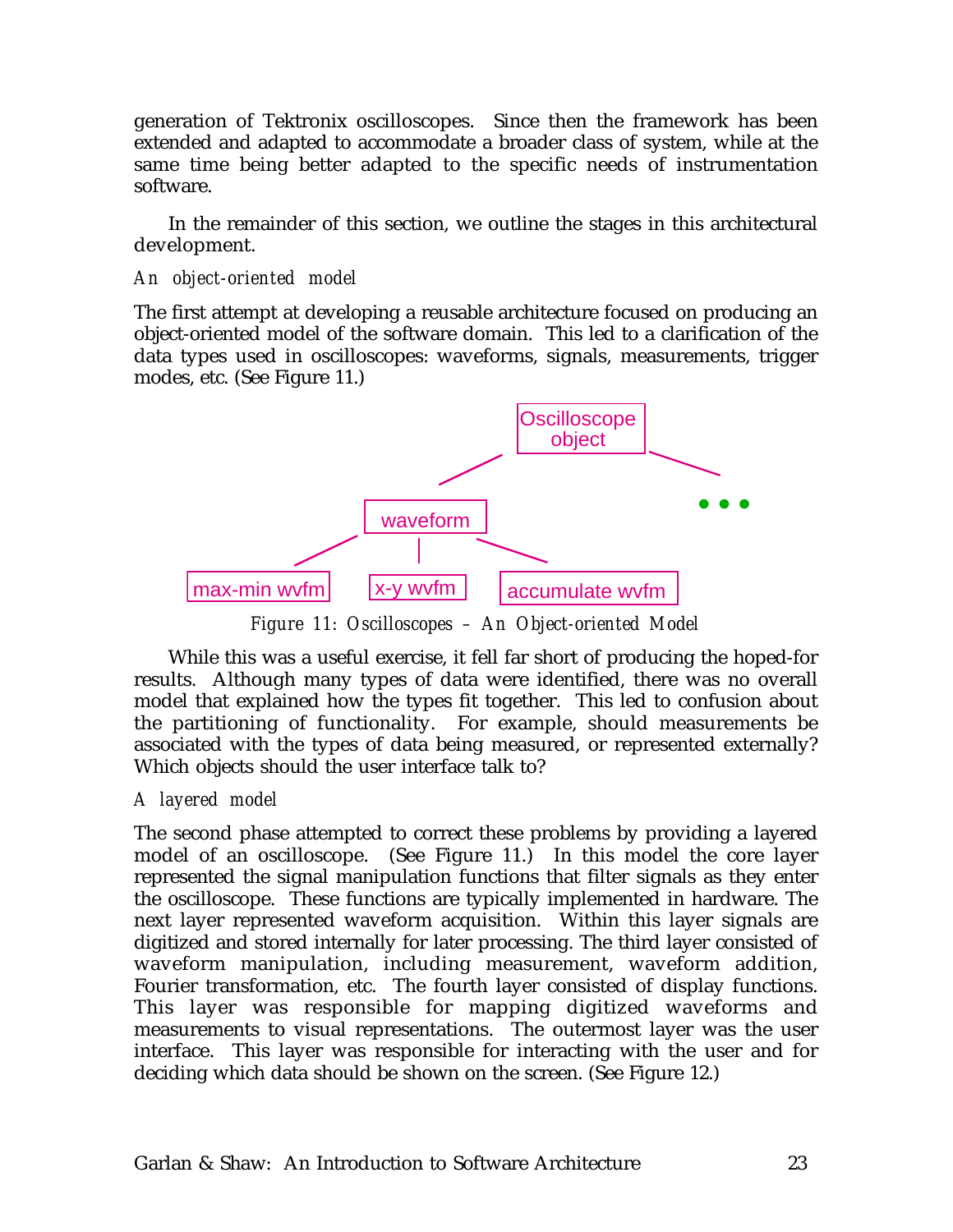

*Figure 12: Oscilloscopes – A Layered Model*

This layered model was intuitively appealing since it partitioned the functions of an oscilloscope into well-defined groupings. Unfortunately it was the wrong model for the application domain. The main problem was that the boundaries of abstraction enforced by the layers conflicted with the needs for interaction between the various functions. For example, the model suggests that all user interactions with an oscilloscope should be in terms of the visual representations. But in practice real oscilloscope users need to directly affect the functions in all layers, such as setting attenuation in the signal manipulation layer, choosing acquisition mode and parameters in the acquisition layer, or creating derived waveforms in the waveform manipulation layer.

#### *A Pipe and Filter Model*

The third attempt yielded a model in which oscilloscope functions were viewed as incremental transformers of data. Signal transformers serve to condition external signals. Acquisition transformers derive digitized waveforms from these signals. Display transformers convert these waveforms into visual data. (See Figure 13.)



*Figure 13: Oscilloscopes – A Pipe and Filter Model*

This architectural model was a significant improvement over the layered model in that it did not isolate the functions in separate partitions. For example, nothing in this model would prevent signal data directly feeding into display filters. Further, the model corresponded well to the engineers' view of signal processing as a dataflow problem. The main problem with the model was that it was not clear how the user should interact with it. If the user were simply at one end of the system, then this would represent an even worse decomposition than the layered system.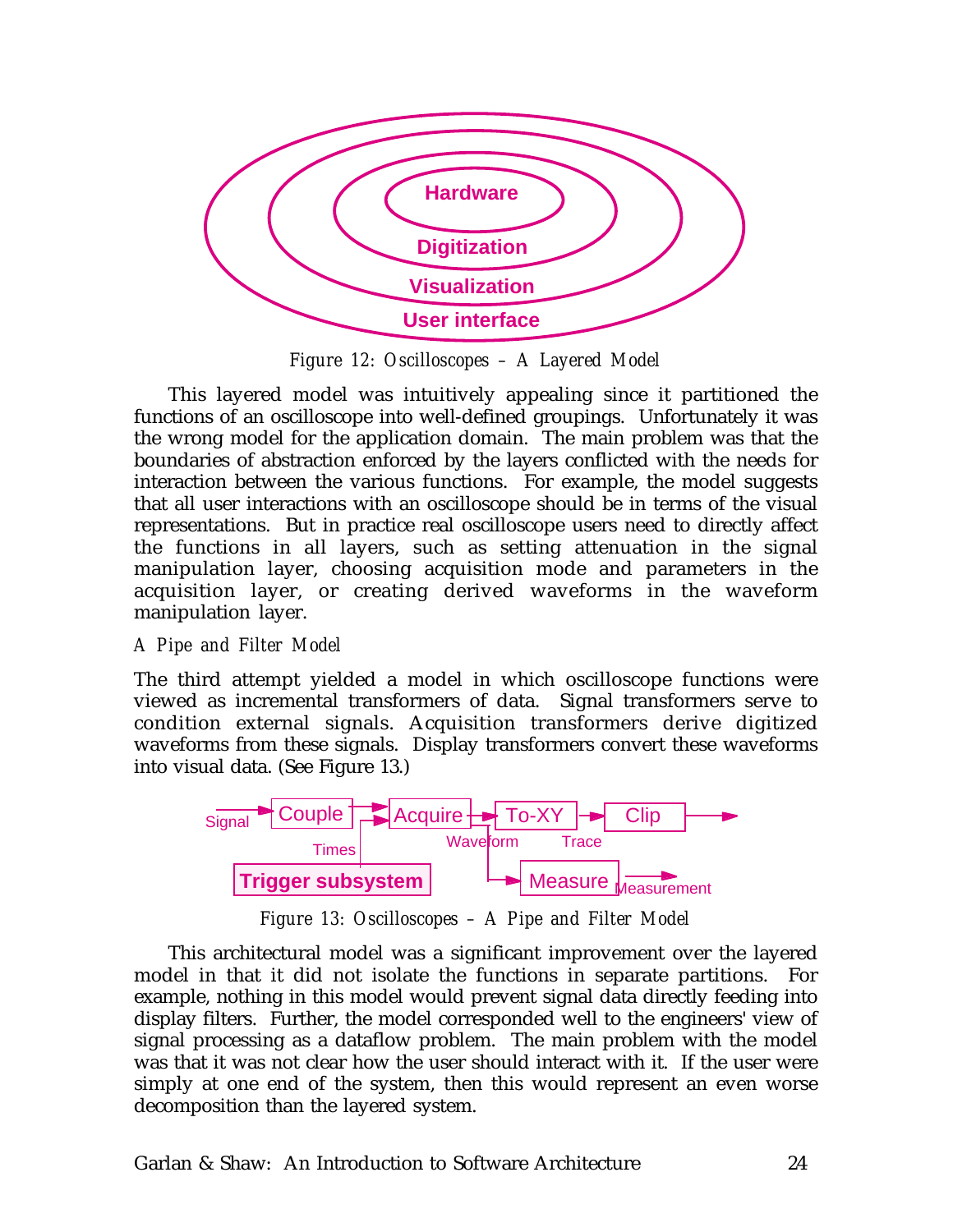#### *A Modified Pipe and Filter Model*

The fourth solution accounted for user inputs by associating with each filter a control interface that allows an external entity to set parameters of operation for the filter. For example, the acquisition filter might have parameters that determine sample rate and waveform duration. These inputs serve as configuration parameters for the oscilloscope. Formally, the filters can be modelled as "higher-order" functions, for which the configuration parameters determine what data transformation the filter will perform. (See [17] for this interpretation of the architecture.) Figure 14 illustrates this architecture.



*Figure 14: Oscilloscopes – A Modified Pipe and Filter Model*

The introduction of a control interface solves a large part of the user interface problem. First, it provides a collection of settings that determine what aspects of the oscilloscope can be modified dynamically by the user. It also explains how changes to oscilloscope function can be accomplished by incremental adjustments to the software. Second it decouples the signal processing functions of the oscilloscope from the actual user interface: the signal processing software makes no assumptions about how the user actually communicates changes to its control parameters. Conversely, the actual user interface can treat the signal processing functions solely in terms of the control parameters. This allowed the designers to change the implementation of the signal processing software and hardware without impacting an interface, provided the control interface remained unchanged.

#### *Further Specialization*

The adapted pipe and filter model was a great improvement. But it, too, had some problems. The most significant problem was that the pipe and filter computational model led to poor performance. In particular, waveforms can occupy a large amount of internal storage: it is simply not practical for each filter to copy waveforms every time they process them. Further, different filters may run at radically different speeds: it is unacceptable to slow one filter down because another filter is still processing its data.

To handle these problems the model was further specialized. Instead of having a single kind of pipe, several "colors" of pipes were introduced. Some of these allowed data to be processed without copying. Others permitted data to be ignored by slow filters if they were in the middle of processing other data. These additional pipes increased the stylistic vocabulary and allowed the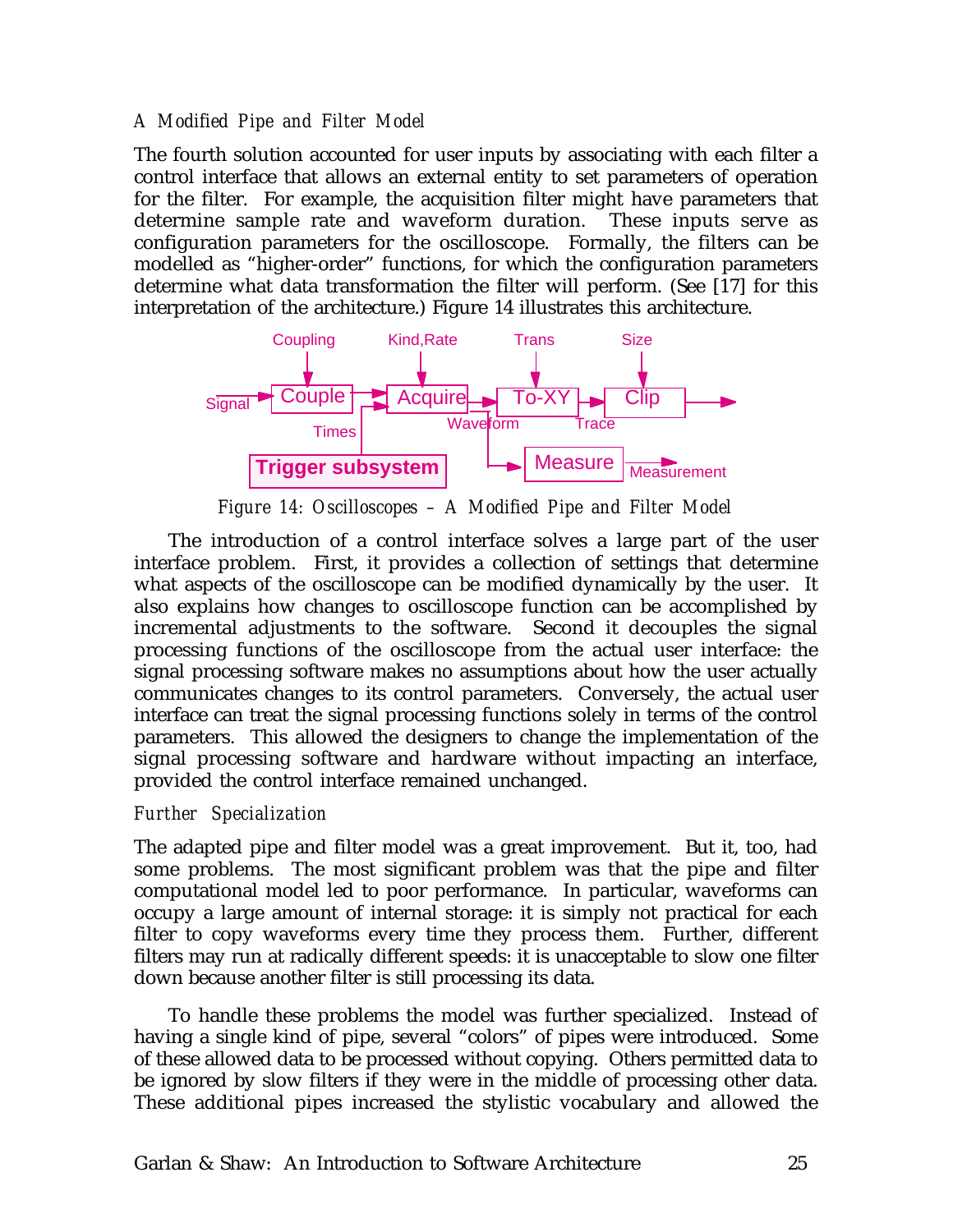pipe/filter computations to be tailored more directly to the performance needs of the product.

#### *Summary*

This case study illustrates the issues involved in developing an architectural style for a real application domain. It underscores the fact that different architectural styles have different effects on the ability to solve a set of problems. Moreover, it illustrates that architectural designs for industrial software must typically be adapted from pure forms to specialized styles that meet the needs of the specific domain. In this case, the final result depended greatly on the properties of pipe and filter architectures, but found ways to adapt that generic style so that it could also satisfy the performance needs of the product family.

# *4.3. Case 3: A Fresh View of Compilers*

The architecture of a system can change in response to improvements in technology. This can be seen in the way we think about compilers.

In the 1970s, compilation was regarded as a sequential process, and the organization of a compiler was typically drawn as in Figure 15. Text enters at the left end and is transformed in a variety of ways—to lexical token stream, parse tree, intermediate code—before emerging as machine code on the right. We often refer to this compilation model as a pipeline, even though it was (at least originally) closer to a batch sequential architecture in which each transformation ("pass") was completed before the next one started.



*Figure 15: Traditional Compiler Model*

In fact, even the batch sequential version of this model was not completely accurate. Most compilers created a separate symbol table during lexical analysis and used or updated it during subsequent passes. It was not part of the data that flowed from one pass to another but rather existed outside all the passes. So the system structure was more properly drawn as in Figure 16.



*Figure 16: Traditional Compiler Model with Shared Symbol Table*

As time passed, compiler technology grew more sophisticated. The algorithms and representations of compilation grew more complex, and increasing attention turned to the intermediate representation of the program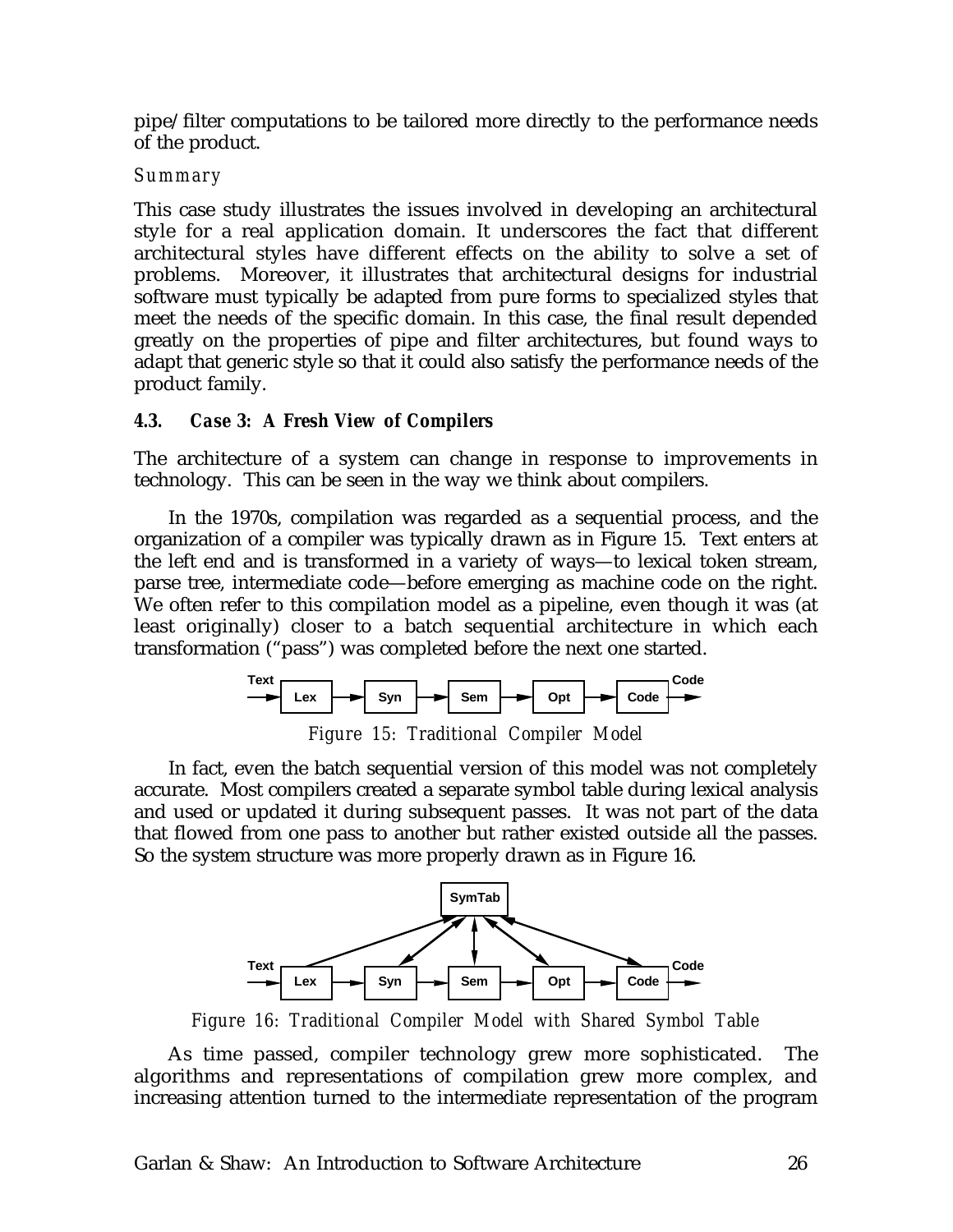during compilation. Improved theoretical understanding, such as attribute grammers, accelerated this trend. The consequence was that by the mid-1980s the intermediate representation (for example, an attributed parse tree), was the center of attention. It was created early during compilation and manipulated during the remainder; the data structure might change in detail, but it remained substantially one growing structure throughout. However, we continued (sometimes to the present) to model the compiler with sequential data flow as in Figure 17.



*Figure 17: Modern Canonical Compiler*

In fact, a more appropriate view of this structure would re-direct attention from the sequence of passes to the central shared representation. When you declare that the tree is the locus of compilation information and the passes define operations on the tree, it becomes natural to re-draw the architecture as in Figure 18. Now the connections between passes denote control flow, which is a more accurate depiction; the rather stronger connections between the passes and the tree/symbol table structure denote data access and manipulation. In this fashion, the architecture has become a repository, and that is indeed a more appropriate way to think about a compiler of this class.

Happily, this new view also accommodates various tools that operate on the internal representation rather than the textual form of a program; these include syntax-directed editors and various analysis tools.



*Figure 18: Canonical Compiler, Revisited*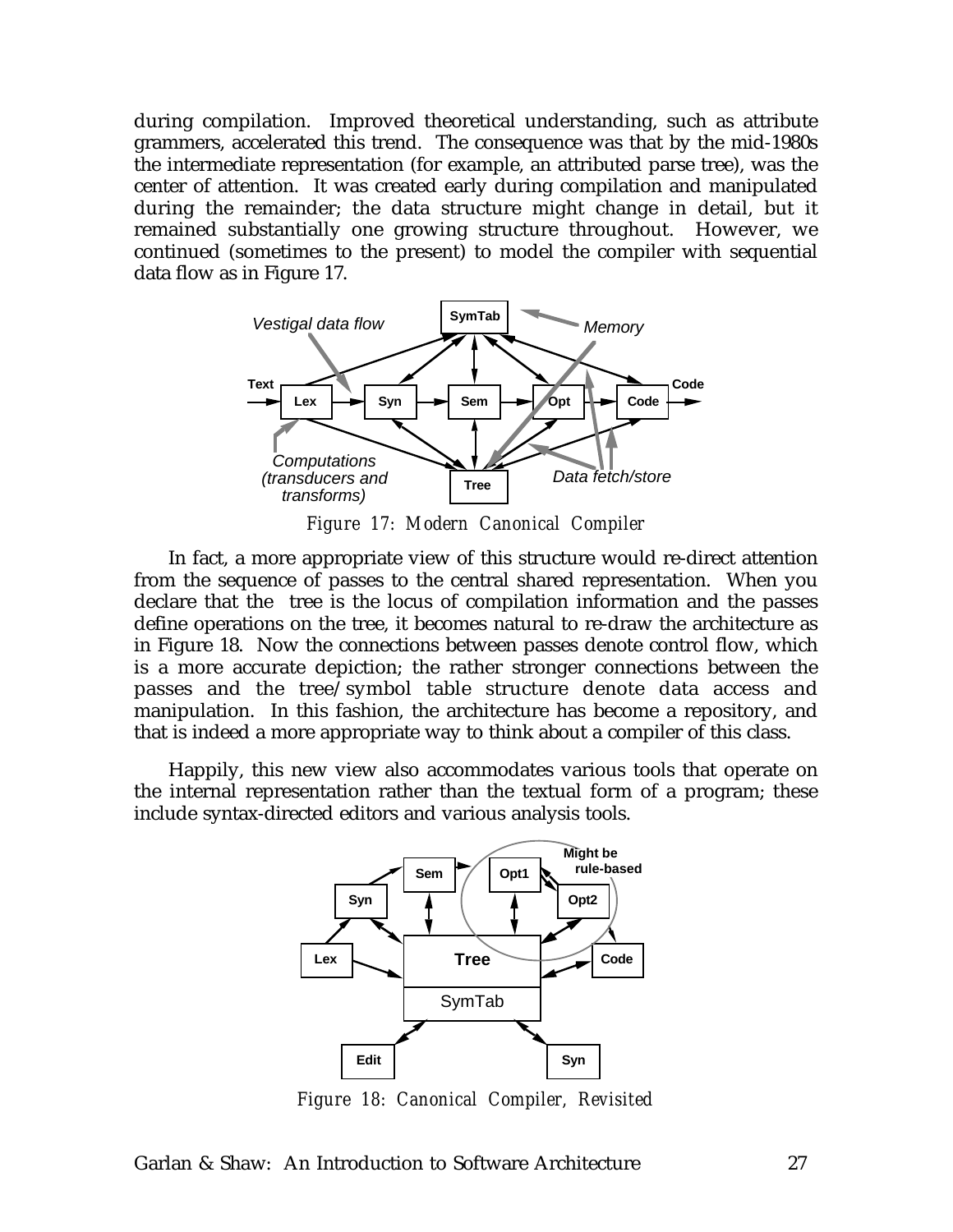Note that this repository resembles a blackboard in some respects and differs in others. Like a blackboard, the information of the computation is located centrally and operated on by independent computations which interact only through the shared data. However, whereas the execution order of the operations in a blackboard is determined by the types of the incoming database modifications, the execution order of the compiler is predetermined.

#### *4.4. Case 4: A Layered Design with Different Styles for the Layers*

The PROVOX® system by Fisher Controls offers distributed process control for chemical production processes [43]. Process control capabilities range from simple control loops that control pressure, flow, or levels to complex strategies involving interrelated control loops. Provisions are made for integration with plant management and information systems in support of computer integrated manufacturing. The system architecture integrates process control with plant management and information systems in a 5-level layered hierarchy. Figure 19 shows this hierarchy: the right side is the software view, and the left side is the hardware view.



*Figure 19: PROVOX – Hierarchical Top Level*

Each level corresponds to a different process management function with its own decision-support requirements.

- Level 1: Process measurement and control: direct adjustment of final control elements.
- Level 2: Process supervision: operations console for monitoring and controlling Level 1.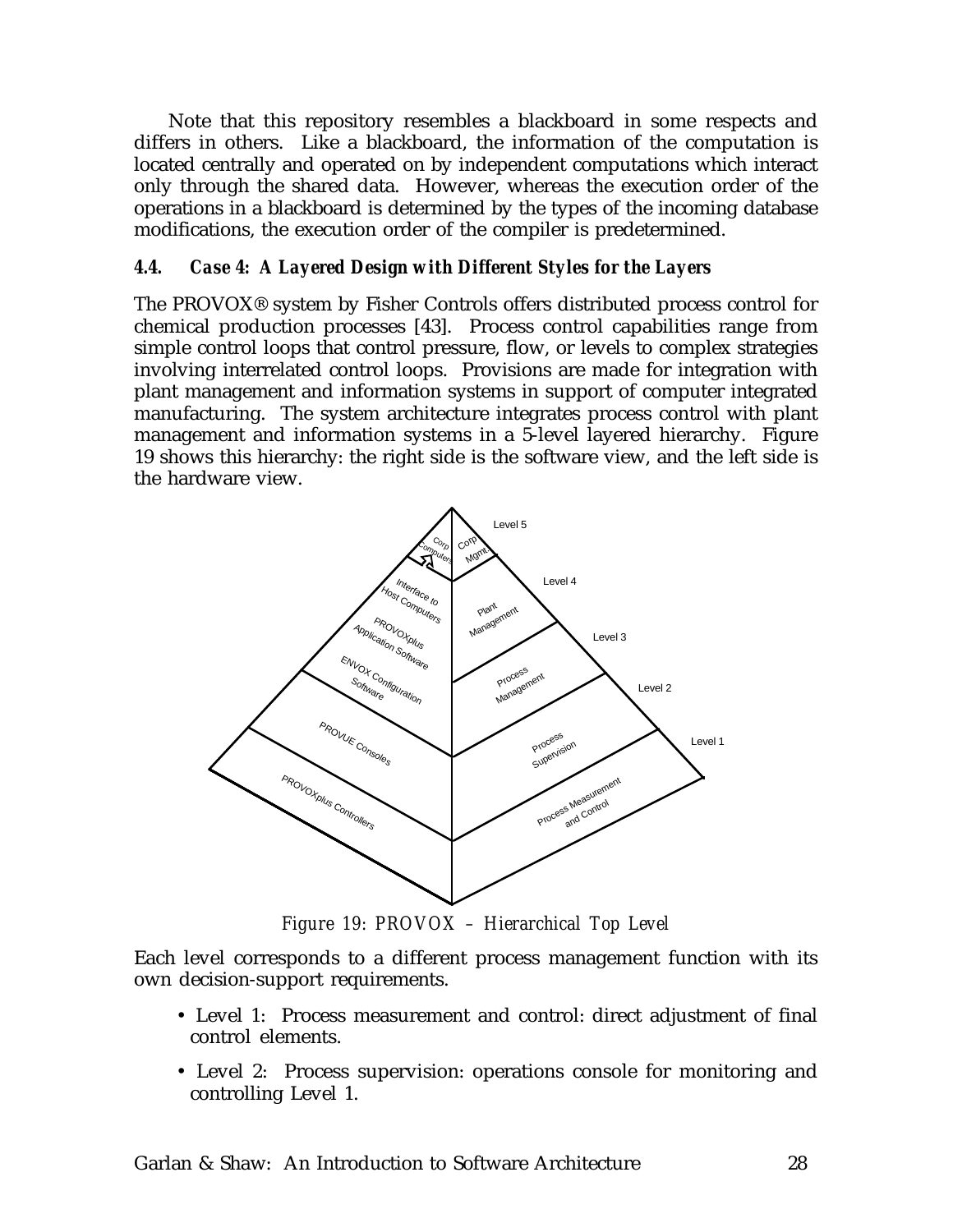- Level 3: Process management: computer-based plant automation, including management reports, optimization strategies, and guidance to operations console.
- Levels 4 and 5: Plant and corporate management: higher-level functions such as cost accounting, inventory control, and order processing/scheduling.

Different kinds of computation and response times are required at different levels of this hierarchy. Accordingly, different computational models are used. Levels 1 to 3 are object-oriented; Levels 4 and 5 are largely based on conventional data-processing repository models. For present purposes it suffices to examine the object-oriented model of Level 2 and the repositories of Levels 4 and 5.



*Figure 20: PROVOX – Object-oriented Elaboration*

For the control and monitoring functions of Level 2, PROVOX uses a set of points, or loci of process control. Figure 20 shows the canonical form of a point definition; seven specialized forms support the most common kinds of control. Points are, in essence, object-oriented design elements that encapsulate information about control points of the process. The points are individually configured to achieve the desired control strategy. Data associated with a point includes: Operating parameters, including current process value, setpoint (target value), valve output, and mode (automatic or manual). Tuning parameters, such as gain, reset, derivative, and alarm trip-points. Configuration parameters, including tag (name) and I/O channels.

In addition, the point's data can include a template for a control strategy. Like any good object, a point also includes procedural definitions such as control algorithms, communication connections, reporting services, and trace facilities. A collection of points implements the desired process control strategy through the communication services and through the actual dynamics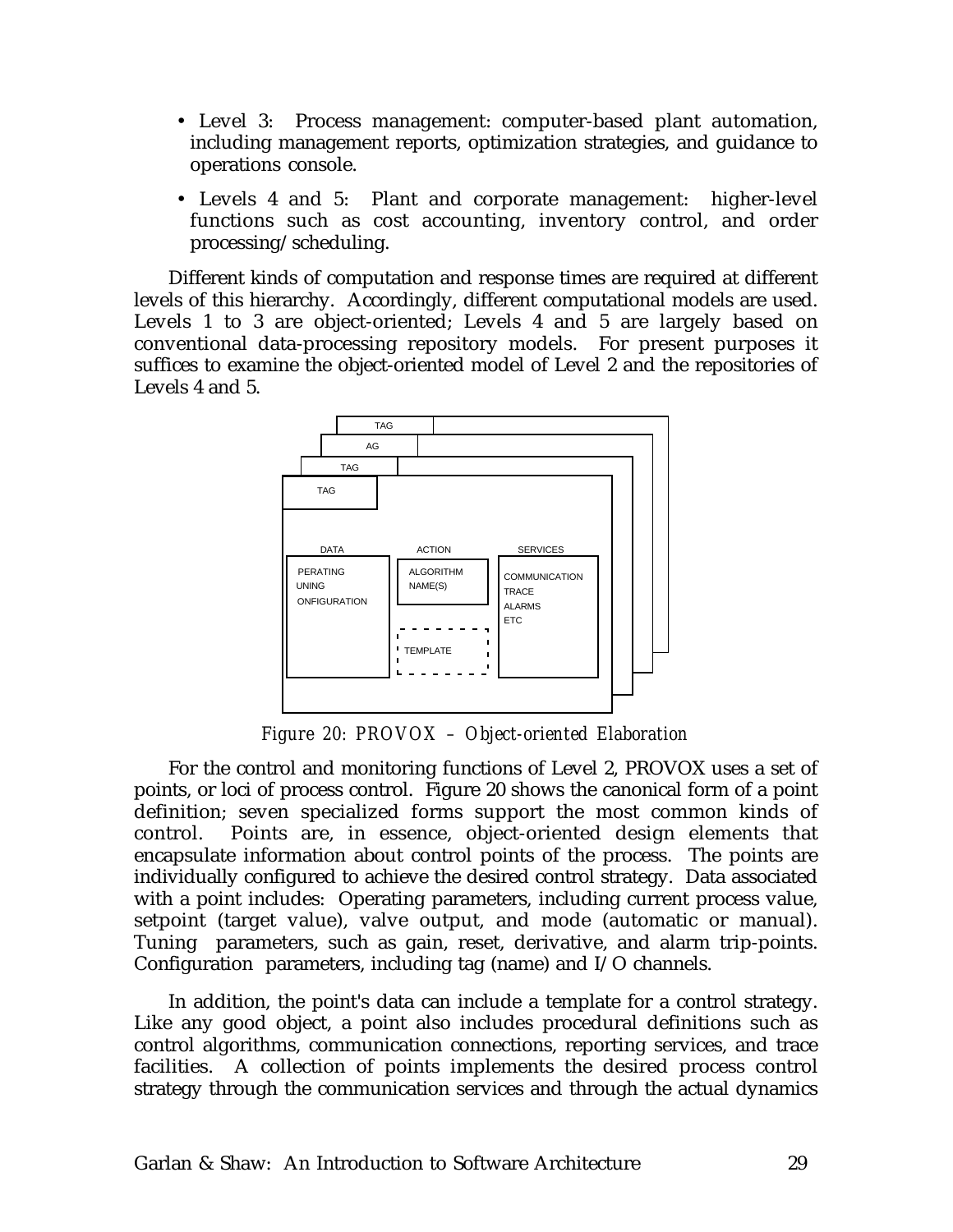of the process (e.g., if one point increases flow into a tank, the current value of a point that senses tank level will reflect this change). Although the communication through process state deviates from the usual procedural or message-based control of objects, points are conceptually very like objects in their encapsulation of essential state and action information.

Reports from points appear as input transactions to data collection and analysis processes at higher design levels. The organization of the points into control processes can be defined by the designer to match the process control strategy. These can be further aggregated into Plant Process Areas (points related to a set of equipment such as a cooling tower) and thence into Plant Management Areas (segments of a plant that would be controlled by single operators).

PROVOX makes provisions for integration with plant management and business systems at Levels 4 and 5. Selection of those systems is often independent of process control design; PROVOX does not itself provide MIS systems directly but does provide for integrating a conventional host computer with conventional database management. The data collection facilities of Level 3, the reporting facilities of Level 2, and the network that supports distributed implementation suffice to provide process information as transactions to these databases. Such databases are commonly designed as repositories, with transaction processing functions supporting a central data store---quite a different style from the object-oriented design of Level 2.

The use of hierarchical layers at the top level of a system is fairly common. This permits strong separation of different classes of function and clean interfaces between the layers. However, within each layer the interactions among components are often too intricate to permit strict layering.

#### *4.5. Case 5: An Interpreter Using Different Idioms for the Components*

Rule-based systems provide a means of codifying the problem-solving knowhow of human experts. These experts tend to capture problem-solving techniques as sets of situation-action rules whose execution or activation is sequenced in response to the conditions of the computation rather than by a predetermined scheme. Since these rules are not directly executable by available computers, systems for interpreting such rules must be provided. Hayes-Roth surveyed the architecture and operation of rule-based systems [44].

The basic features of a rule-based system, shown in Hayes-Roth's rendering as Figure 21, are essentially the features of a table-driven interpreter, as outlined earlier.

- The *pseudo-code* to be executed, in this case the knowledge base
- The *interpretation engine,* in this case the rule interpreter, the heart of the inference engine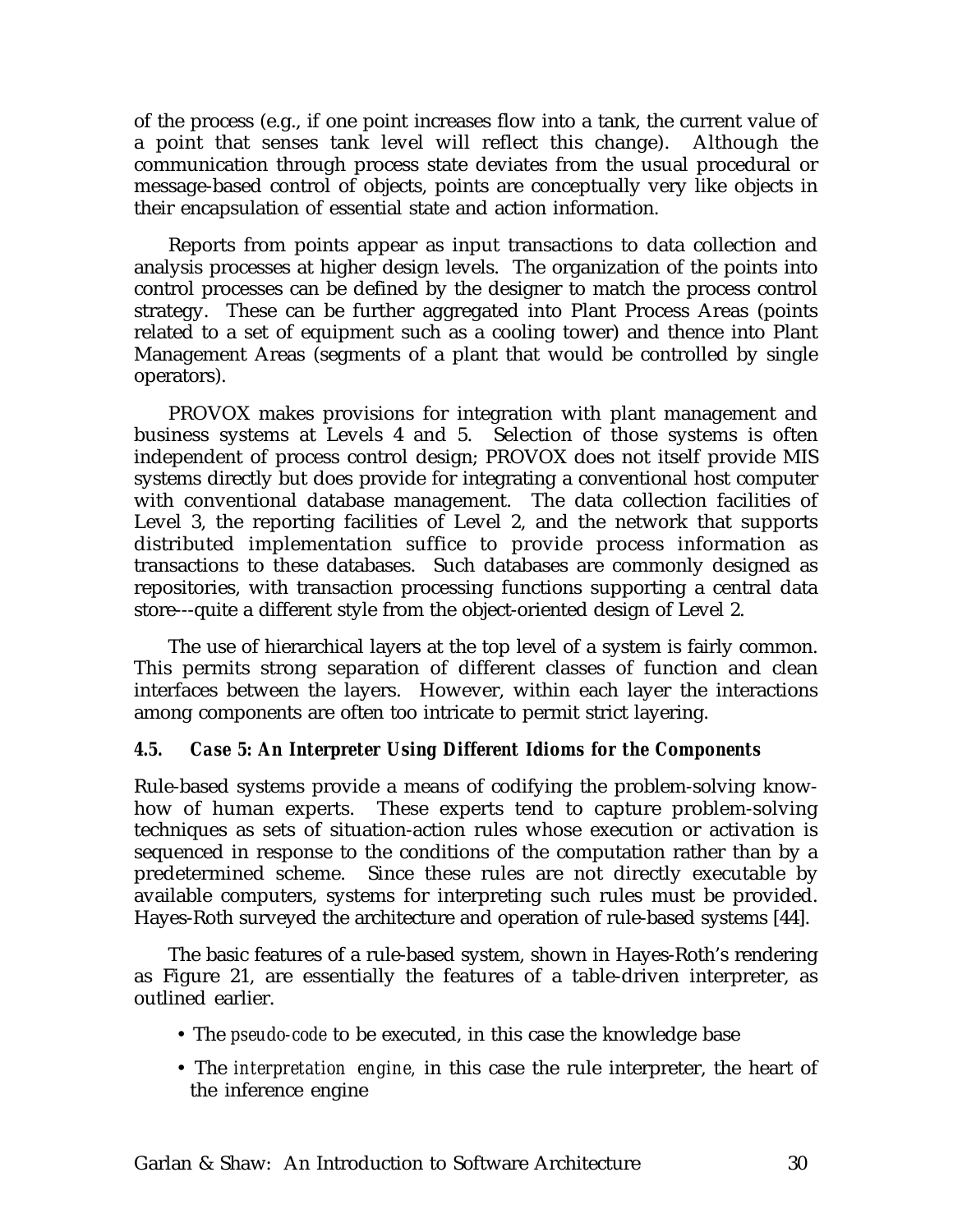- The *control state of the interpretation engine,* in this case the rule and data element selector
- The *current state of the program* running on the virtual machine, in this case the working memory.



*Figure 21: Basic Rule-Based System*

Rule-based systems make heavy use of pattern matching and context (currently relevant rules). Adding special mechanisms for these facilities to the design leads to the more complicated view shown in Figure 22. In adding this complexity, the original simple interpreter vanishes in a sea of new interactions and data flows. Although the interfaces among the original modules remain, they are not distinguished from the newly-added interfaces.

However, the interpreter model can be rediscovered by identifying the components of Figure 22 with their design antecedents in Figure 21. This is done in Figure 23. Viewed in this way, the elaboration of the design becomes much easier to explain and understand. For example, we see that:

- The knowledge base remains a relatively simple memory structure, merely gaining substructure to distinguish active from inactive contents.
- The rule interpreter is expanded with the interpreter idiom (that is, the interpretation engine of the rule-based system is itself implemented as a table-driven interpreter), with control procedures playing the role of the pseudo-code to be executed and the execution stack the role of the current program state.
- "Rule and data element selection" is implemented primarily as a pipeline that progressively transforms active rules and facts to prioritized activations; in this pipeline the third filter ("nominators") also uses a fixed database of metarules.
- Working memory is not further elaborated.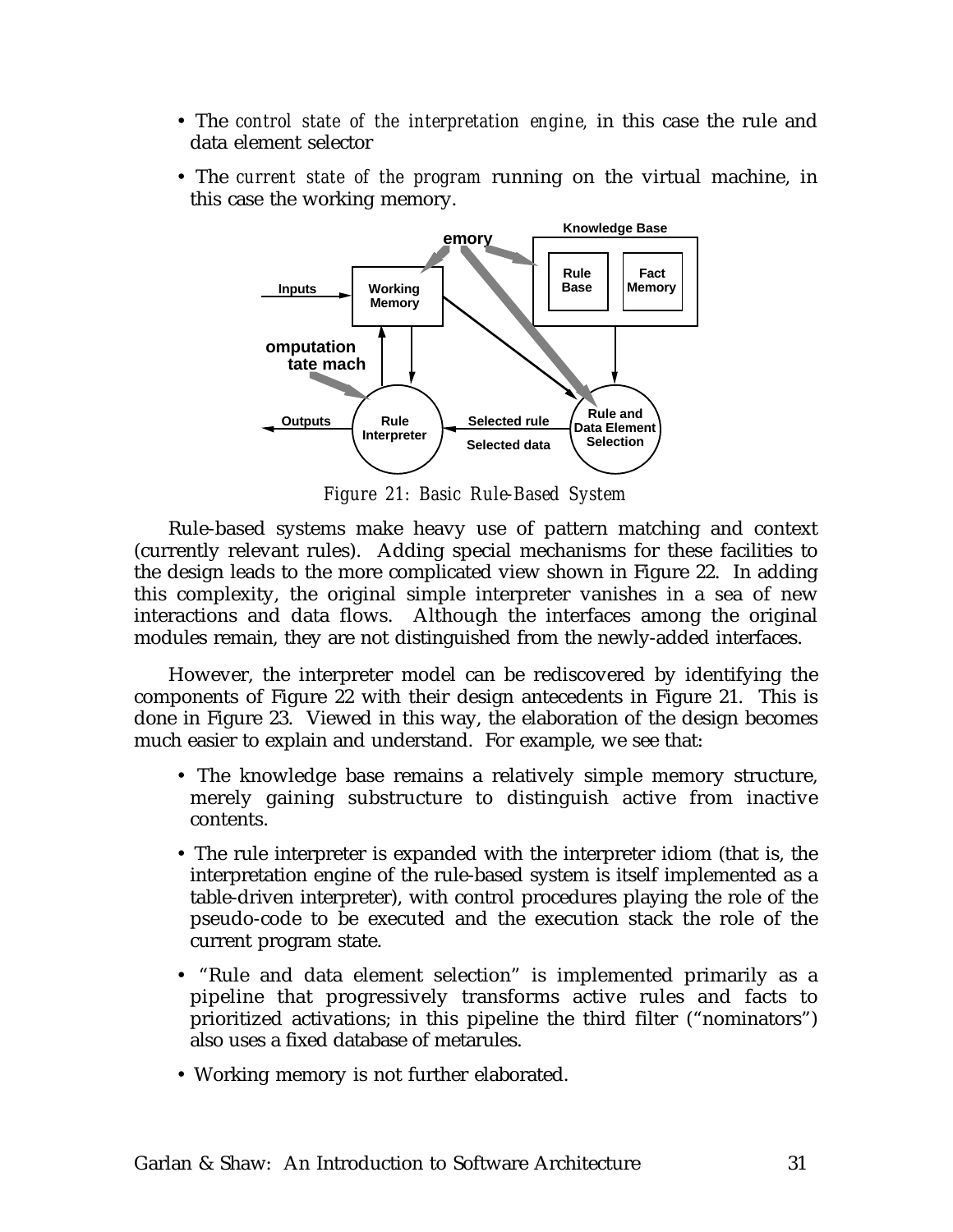

*Figure 23: Sophisticated Rule-Based System*

The interfaces among the rediscovered components are unchanged from the simple model except for the two bold lines over which the interpreter controls activations.

This example illustrates two points. First, in a sophisticated rule-based system the elements of the simple rule-based system are elaborated in response to execution characteristics of the particular class of languages being interpreted. If the design is presented in this way, the original concept is retained to guide understanding and later maintenance. Second, as the design is elaborated, different components of the simple model can be elaborated with different idioms.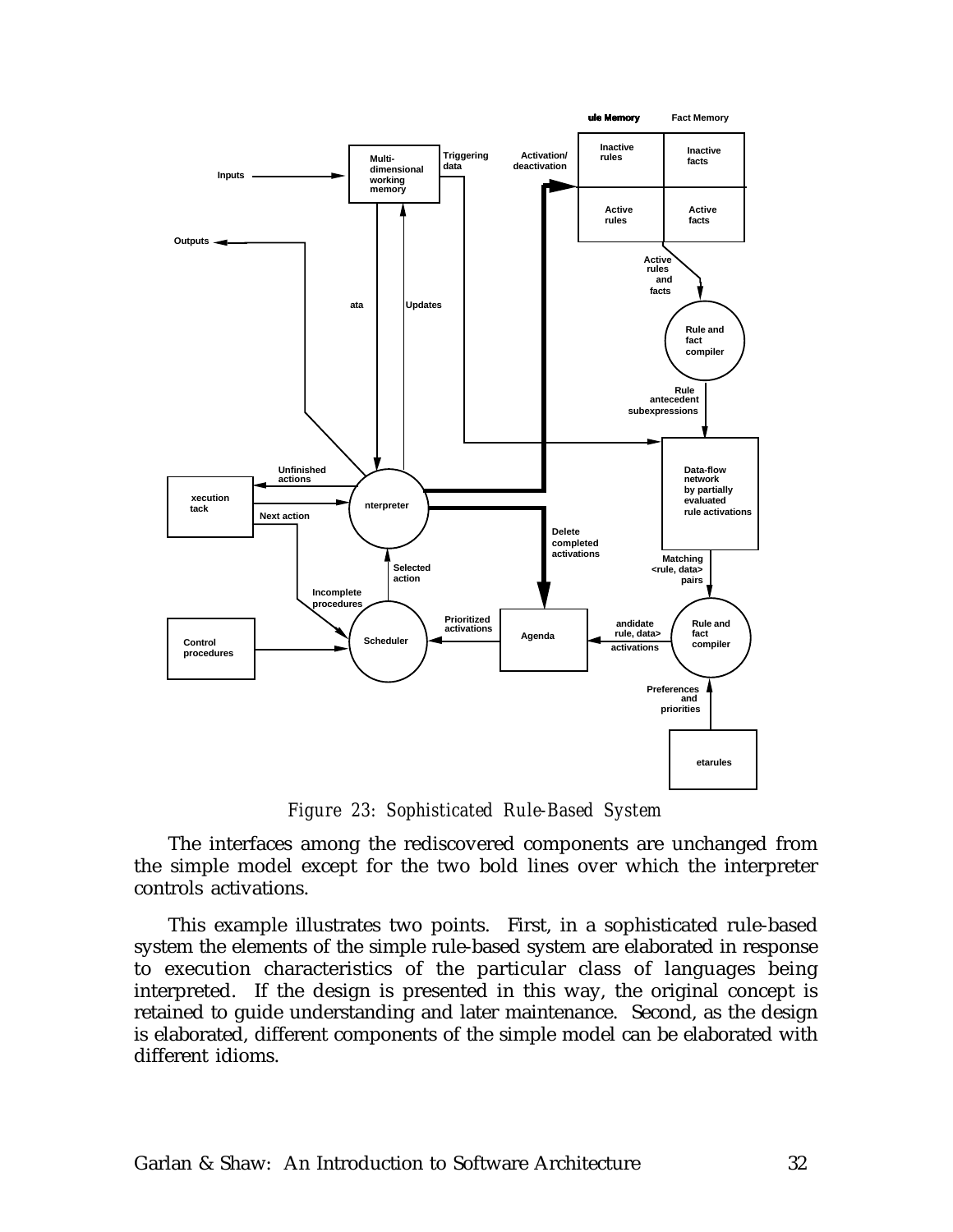

*Figure 23: Simplified Sophisticated Rule-Based System*

Note that the rule-based model is itself a design structure: it calls for a set of rules whose control relations are determined during execution by the state of the computation. A rule-based system provides a virtual machine—a rule executor—to support this model.

#### *4.6. Case 6: A Blackboard Globally Recast as Interpreter*

The blackboard model of problem solving is a highly structured special case of opportunistic problem solving. In this model, the solution space is organized into several application-dependent hierarchies and the domain knowledge is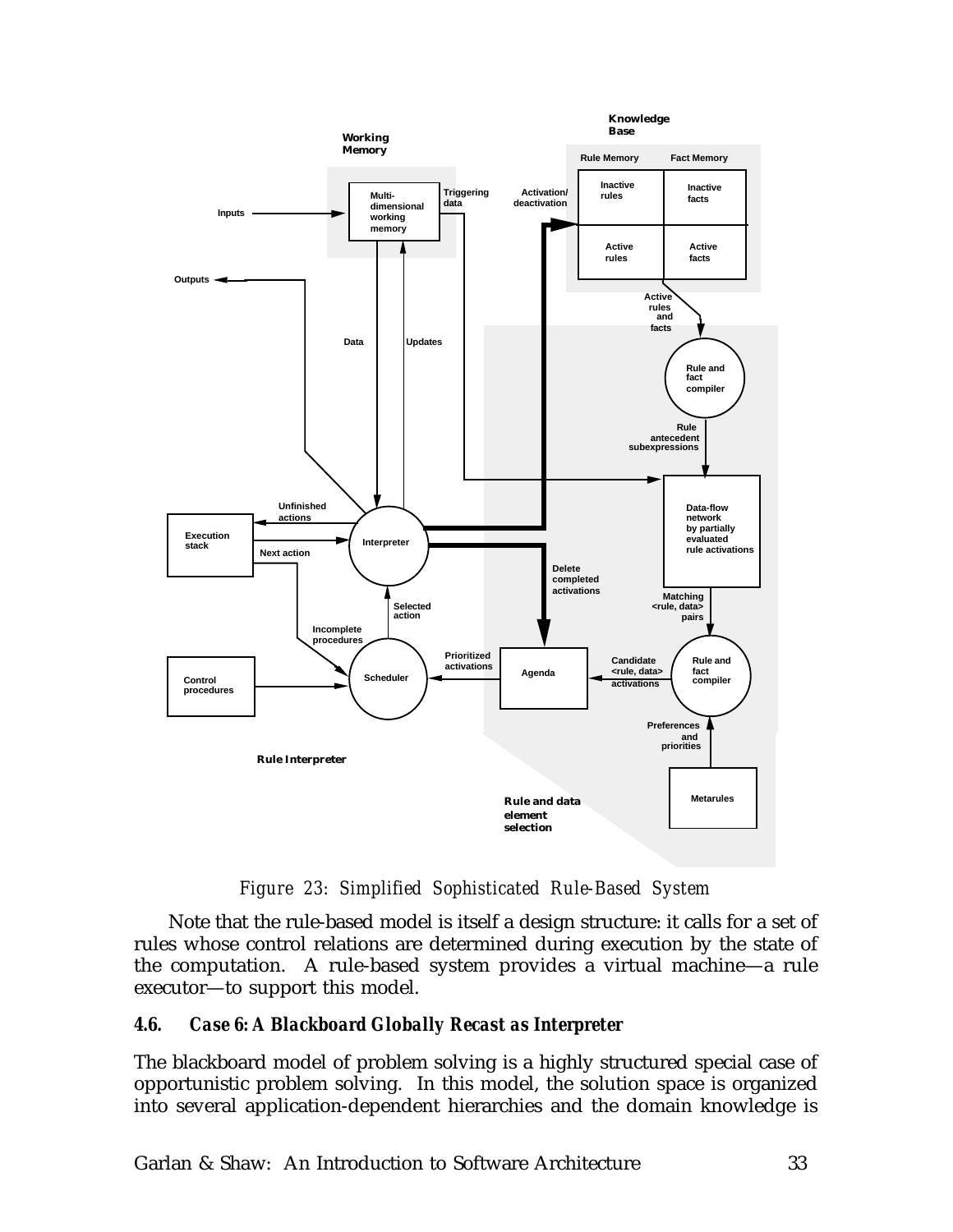partitioned into independent modules of knowledge that operate on knowledge within and between levels  $[34]$ . Figure  $\overline{4}$  showed the basic architecture of a blackboard system and outlined its three major parts: knowledge sources, the blackboard data structure, and control.



*Figure 24: Hearsay-II*

The first major blackboard system was the HEARSAY-II speech recognition system. Nii's schematic of the HEARSAY-II architecture appears as Figure 24. The blackboard structure is a six- to eight-level hierarchy in which each level abstracts information on its adjacent lower level and blackboard elements represent hypotheses about the interpretation of an utterance. Knowledge sources correspond to such tasks as segmenting the raw signal, identifying phonemes, generating word candidates, hypothesizing syntactic segments, and proposing semantic interpretations. Each knowledge source is organized as a condition part that specifies when it is applicable and an action part that processes relevant blackboard elements and generates new ones. The control component is realized as a blackboard monitor and a scheduler; the scheduler monitors the blackboard and calculates priorities for applying the knowledge sources to various elements on the blackboard.

HEARSAY-II was implemented between 1971 and 1976 on DEC PDP-10s; these machines were not directly capable of condition-triggered control, so it should not be surprising to find that an implementation provides the mechanisms of a virtual machine that realizes the implicit invocation semantics required by the blackboard model.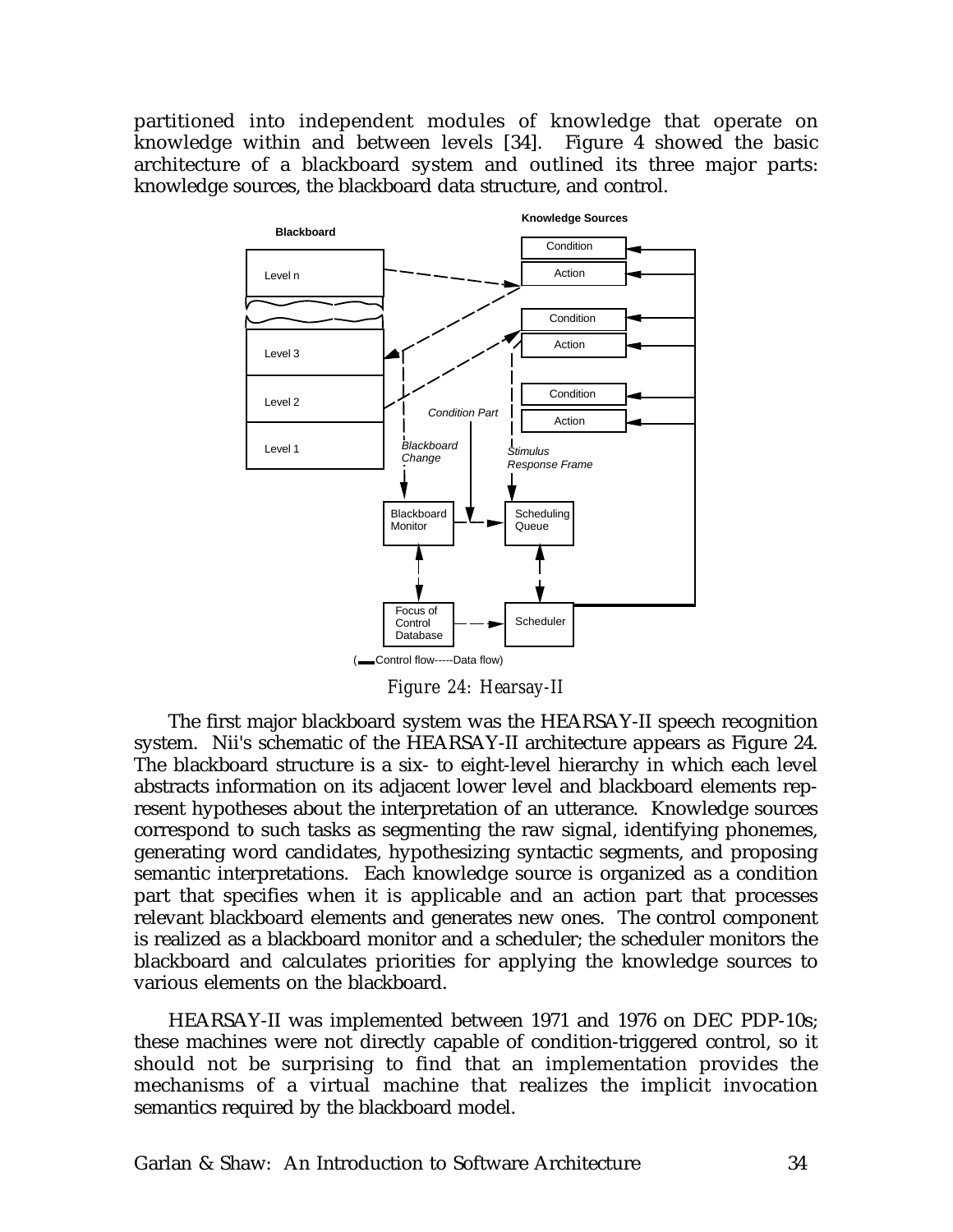

*Figure 25: Blackboard View of Hearsay-II*

Figure 24 not only elaborates the individual components of Figure 4; it also adds components for the previously-implicit control component. In the process, the figure becomes rather complex. This complexity arises because it is now illustrating two concepts: the blackboard model and realization of that model by a virtual machine. The blackboard model can be recovered as in Figure 25 by suppressing the control mechanism and regrouping the conditions and actions into knowledge sources.

The virtual machine can be seen to be realized by an interpreter using the assignment of function in Figure 26. Here the blackboard cleanly corresponds to the current state of the recognition task. The collection of knowledge sources roughly supplies the pseudocode of the interpreter; however, the actions also contribute to the interpretation engine. The interpretation engine includes several components that appear explicitly in Figure 24: the blackboard monitor, the focus of control database, and the scheduler, but also the actions of the knowledge sources. The scheduling queue corresponds roughly to the control state. To the extent that execution of conditions determines priorities, the conditions contribute to rule selection as well as forming pseudocode.

Here we see a system initially designed with one model (blackboard, a special form of repository), then realized through a different model (interpreter). The realization is not a component-by-component expansion as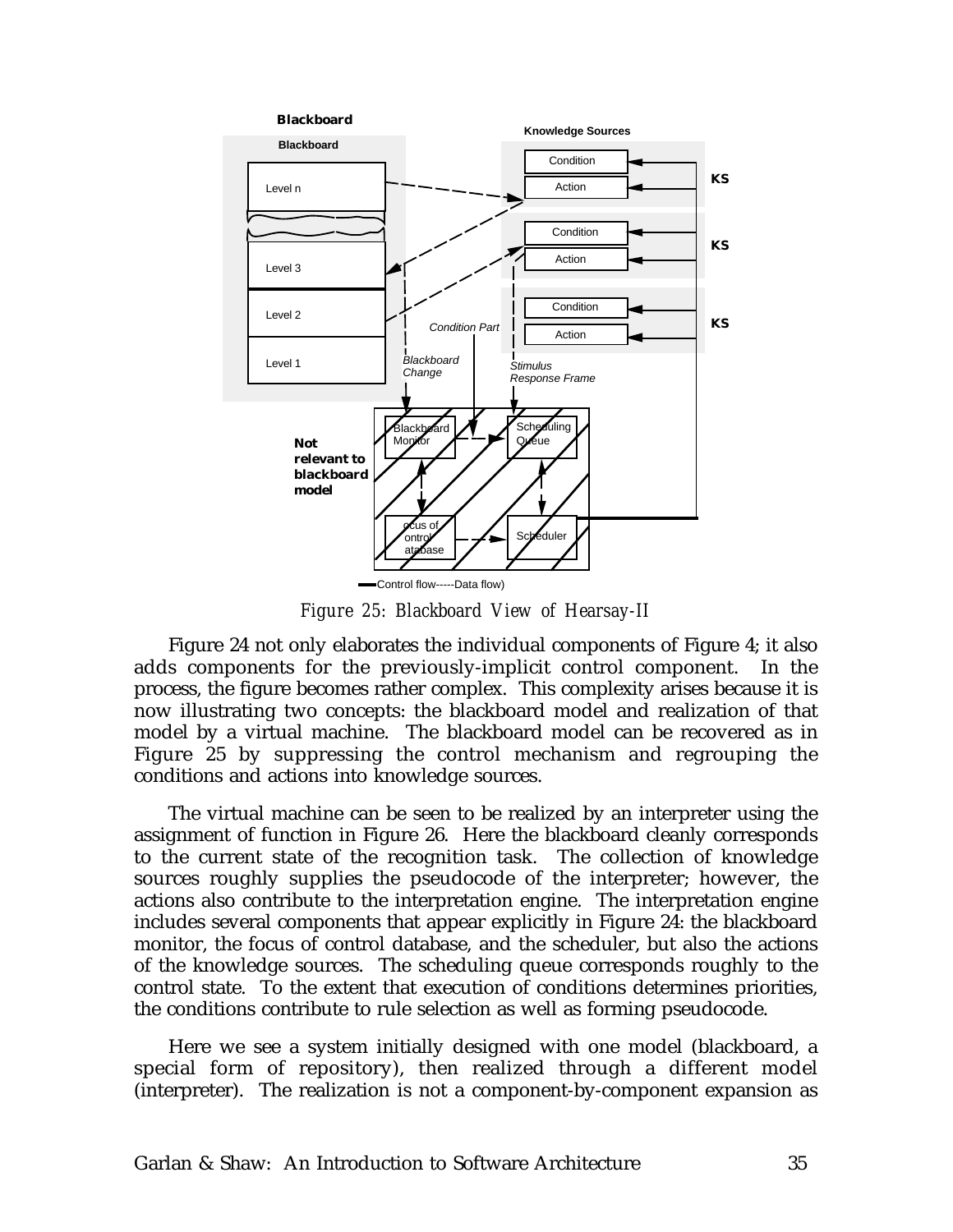in the previous two examples; the view as an interpreter is a different aggregation of components from the view as blackboard.



*Figure 26: Interpreter View of Hearsay-II*

# **5. Past, Present, and Future**

We have outlined a number of architectural styles and shown how they can be applied and adapted to specific software systems. We hope that this has convinced the reader that analysis and design of systems in terms of software architecture is both viable and worth doing. Further we hope to have made it clear that an understanding of the emerging vocabulary of architectural styles is a significant—if not necessary—intellectual tool for the software engineer.

There is, of course, much more to software architecture than we have had space to cover. In particular, we have said very little about existing results in the areas of analysis, formal specification, domain-specific architectures, module interconnection languages, and special-architecture tools.

This is not to say that more work isn't needed. Indeed, we can expect to see significant advances in a number of areas including:

• Better taxonomies of architectures and architectural styles.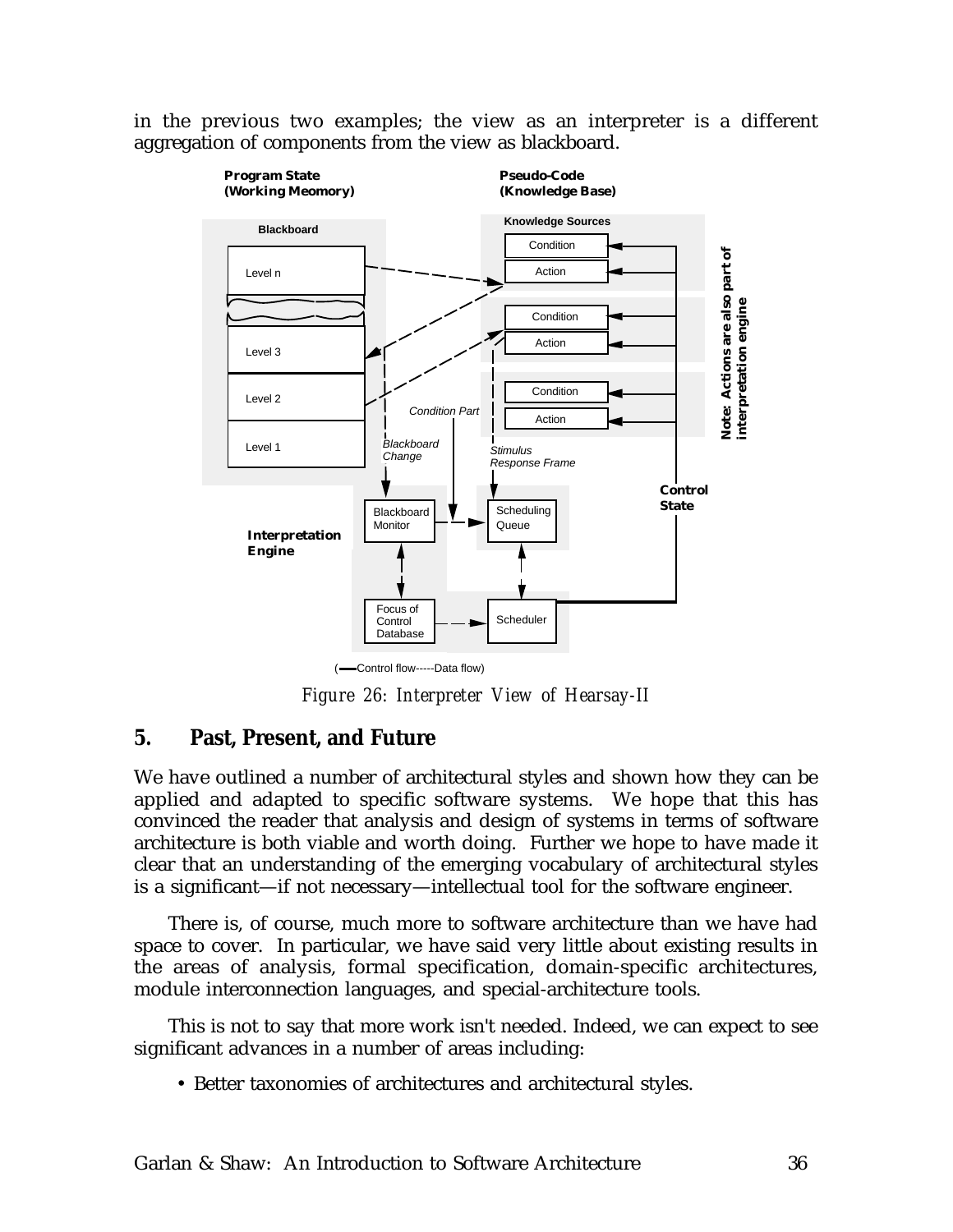- Formal models for characterizing and analyzing architectures.
- Better understanding of the primitive semantic entities from which these styles are composed.
- Notations for describing architectural designs.
- Tools and environments for developing architectural designs.
- Techniques for extracting architectural information from existing code.
- Better understanding of the role of architectures in the life-cycle process.

These are all areas of active research both in industry and academia. Given the increasing interest in this emerging field, we can expect that our understanding of the principles and practice of software architecture will improve considerably over time. However, as we have illustrated, even with the basic concepts that we now have in hand, design at the level of software architecture can provide direct and substantial benefit to the practice of software engineering.

#### **Acknowledgements**

We gratefully acknowledge our many colleagues who have contributed to the ideas presented in this paper. In particular, we would like to thank Chris Okasaki, Curtis Scott, and Roy Swonger for their help in developing the course from which much of this material was drawn. We thank David Notkin, Kevin Sullivan, and Gail Kaiser for their contribution towards understanding eventbased systems. Rob Allen helped develop a rigorous understanding of the pipe and filter style. We would like to acknowledge the oscilloscope development team at Tektronix, and especially Norm Delisle, for their part in demonstrating the value of domain-specific architectural styles in an industrial context. Finally, we would like to thank Barry Boehm, Larry Druffel, and Dilip Soni for their constructive comments on early drafts of the paper.

# **Bibliography**

- [1] D. Garlan, M. Shaw, C. Okasaki, C. Scott, and R. Swonger, "Experience with a course on architectures for software systems," in *Proceedings of the Sixth SEI Conference on Software Engineering Education,* Springer-Verlag, LNCS 376, October 1992.
- [2] M. Shaw, "Toward higher-level abstractions for software systems," in *Data & Knowledge Engineering,* vol. 5, pp. 119-128, North Holland: Elsevier Science Publishers B.V., 1990.
- [3] M. Shaw, "Heterogeneous design idioms for software architecture," in *Proceedings of the Sixth International Workshop on Software Specification and Design, IEEE Computer Society, Software Engineering Notes,* (Como, Italy), pp. 158-165, October 25-26, 1991.
- [4] M. Shaw, "Software architectures for shared information systems," in *Mind Matters: Contributions to Cognitive and Computer Science in Honor of Allen Newell,* Erlbaum, 1993.
- [5] R. Allen and D. Garlan, "A formal approach to software architectures," in *Proceedings of IFIP'92* (J. van Leeuwen, ed.), Elsevier Science Publishers B.V., September 1992.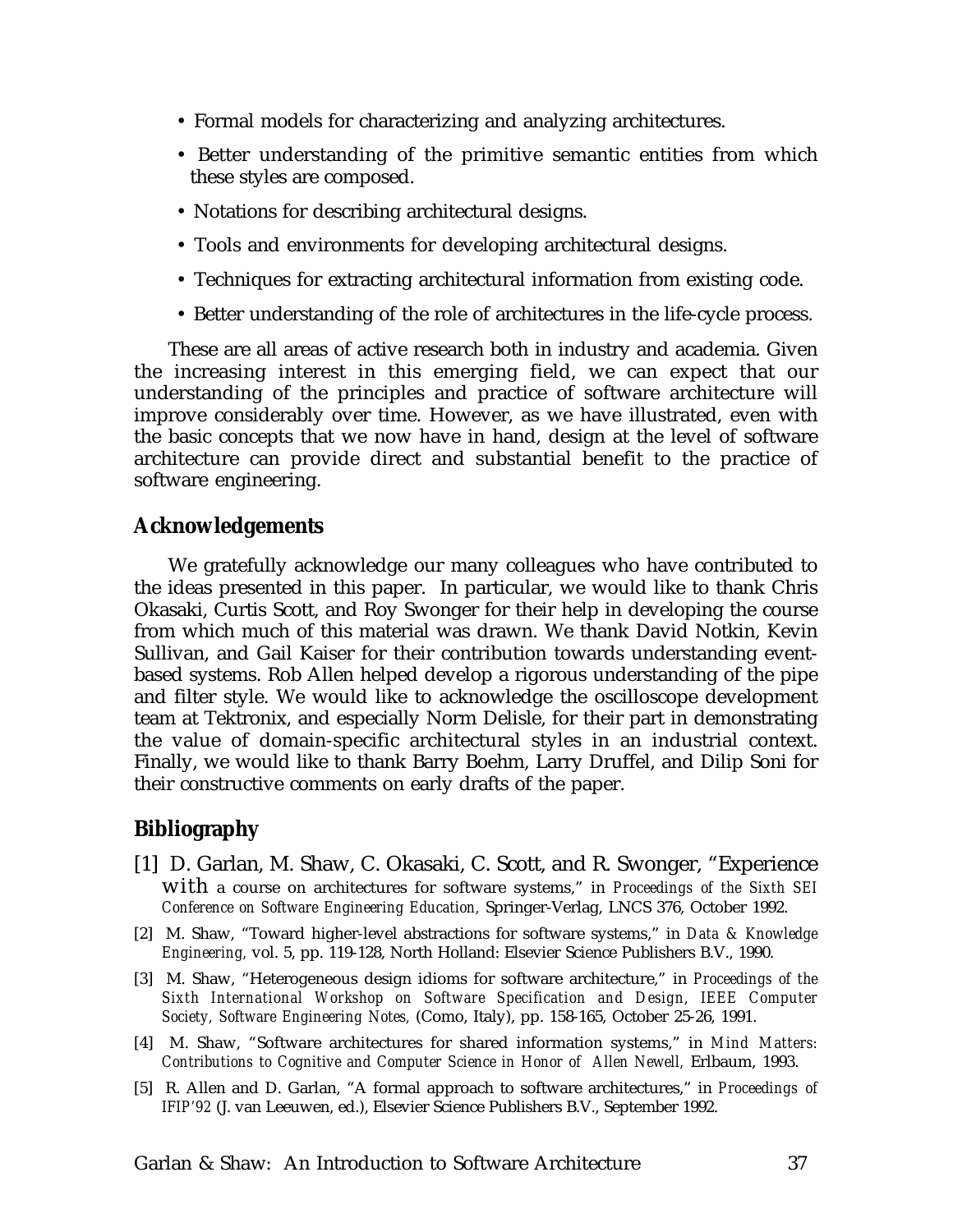- [6] D. Garlan and D. Notkin, "Formalizing design spaces: Implicit invocation mechanisms," in *VDM'91: Formal Software Development Methods.* (Noordwijkerhout, The Netherlands), pp. 31-44, Springer-Verlag, LNCS 551, October 1991.
- [7] D. Garlan, G. E. Kaiser, and D. Notkin, "Using tool abstraction to compose systems," *IEEE Computer,* vol. 25, June 1992.
- [8] A. Z. Spector *et al.,* "Camelot: A distributed transaction facility for Mach and the Internet an interim report," Tech. Rep. CMU-CS-87-129, Carnegie Mellon University, June 1987.
- [9] M. Fridrich and W. Older, "Helix: The architecture of the XMS distributed file system," *IEEE Software,* vol. 2, pp. 21-29, May 1985.
- [10] M. A. Linton, "Distributed management of a software database," *IEEE Software,* vol. 4, pp. 70-76, November 1987.
- [11] V. Seshadri et al., "Sematic analysis in a concurrent compiler," in *Proceedings of ACM SIGPLAN '88 Conference on Programming Language Design and Implementation,* ACM SIGPLAN Notices, 1988.
- [12] M. C. Paulk, "The ARC Network: A case study," *IEEE Software,* vol. 2, pp. 61-69, May 1985.
- [13] M. Chen and R. J. Norman, "A framework for integrated case," IEEE Software, vol. 9, pp. 18- 22, March 1992.
- [14] NIST/ECMA reference model for frameworks of software engineering environments." NIST Special Publication 500-201, December 1991.
- [15] R. W. Scheifler and J. Gettys, "The X window system," *AACM Transactions on Graphics,* vol. 5, pp. 79-109, April 1986.
- [16] M. J. Bach, *The Design of the UNIX Operating System,* ch. 5.12, pp. 111-119. Software Series, Prentice-Hall, 1986.
- [17] N. Delisle and D. Garlan, "Applying formal specification to industrial problems: A specification of an oscilloscope," *IEEE Software,* September 1990.
- [18] G. Kahn, "The semantics of a simple language for parallel programming," *Information Processing,* 1974.
- [19] M. R. Barbacci, C. B. Weinstock, and J. M. Wing, "Programming at the processor-memoryswitch level," in *Proceedings of the 10th International Conference on Software Engineering,* (Singapore), pp. 19-28, IEEE Computer Society Press, April 1988.
- [20] G. E. Kaiser and D. Garlan, "Synthesizing programming environments from reusable features," in Software Reusability (T. J. Biggerstaff and A. J. Perlis, eds.), vol. 2, ACM Press, 1989.
- [21] W. Harrison, "RPDE: A framework for integrating tool fragments," IEEE Software, vol. 4, November 1987.
- [22] C. Hewitt, "Planner: A language for proving theorems in robots," in *Proceedings of the First International Joint Conference in Artificial Intelligence,* 1969.
- [23] S. P. Reiss, "Connecting tools using message passing in the field program development environment," *IEEE Software,* July 1990.
- [24] C. Gerety, "HP Softbench: A new generation of software development tools," Tech. Rep. SESD-89-25, Hewlett-Packard Software Engineering Systems Division, Fort Collins, Colorado, November 1989.
- [25] R. M. Balzer, "Living with the next generation operating system," in *Proceedings of the 4th World Computer Conference,* September 1986.